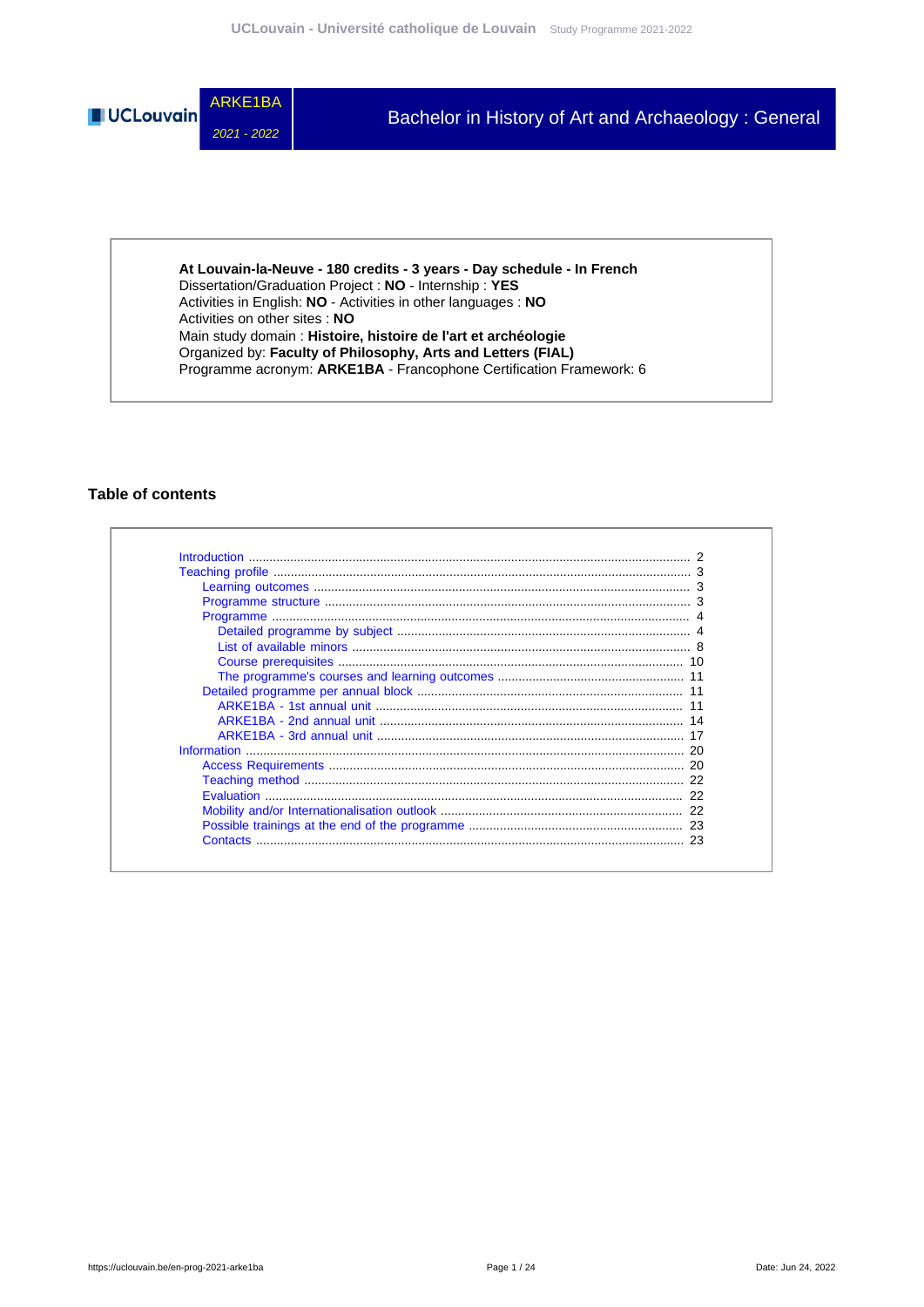# **ARKE1BA - Introduction**

# <span id="page-1-0"></span>**Introduction**

#### **Introduction**

The Bachelor's degree in History of Art and Archaeology: General offers:

- multidisciplinary training in the humanities;
- knowledge of arts and civilisations, music;
- understanding of the language of the image : analysis of the image, iconographic programmes and styles etc.;
- mastery of specific tools in archaeology and history of art: bibliographic analysis, analysis of sources, materials and processes
- involved in creating a work, archaeological drawing, architecture surveys, photography, iconographic rankings, etc.;
- learning the actions of an archaeologist: archaeological prospection, organisation of research, choice of methods for an excavation, recording data and interpreting results. Work experience on an actual excavation site will enable you to appreciate the importance of all this;
- basic principles of conservation and how best to promote a work: heritage conservation, museology.

#### **Your profile**

You are passionate about human culture from the past and/or the present. . You are motivated by coming into contact with physical manifestations of beliefs and ways of life from all periods and the wish to analyse them and put them into context.

ou like clear thinking, rigorous assessment, analysis of human and social problems, the precision and beauty of spoken and written language. You are interested in history, philosophy, languages, culture, arts letters in the widest sense. A good level in your native language will be a clear asset.

### **Your future job**

Knowledge of objects, facts and works from the past and the present gives access to a wider understanding of the world in time and space. Such know-how depends on recent scientific methods and uses all the relevant resources which new technologies can offer. Your personality and your interests are key elements to direct and 'forge' your career. The choice of a minor subject can also add a professional element to your studies in the history of art and archaeology.

Our graduates find work in the fields of heritage, communication, teaching and other areas in culture and research.

#### **Your programme**

It offers general training in philosophy, arts and letter and specific training in archaeology, history of art and musicology. It also includes a minor of 30 credits, spread over the 2nd and 3rd annual blocks.

Once you have your Bachelor's degree, you can continue your training with the Master's degree in History or Art and Archaeology: General.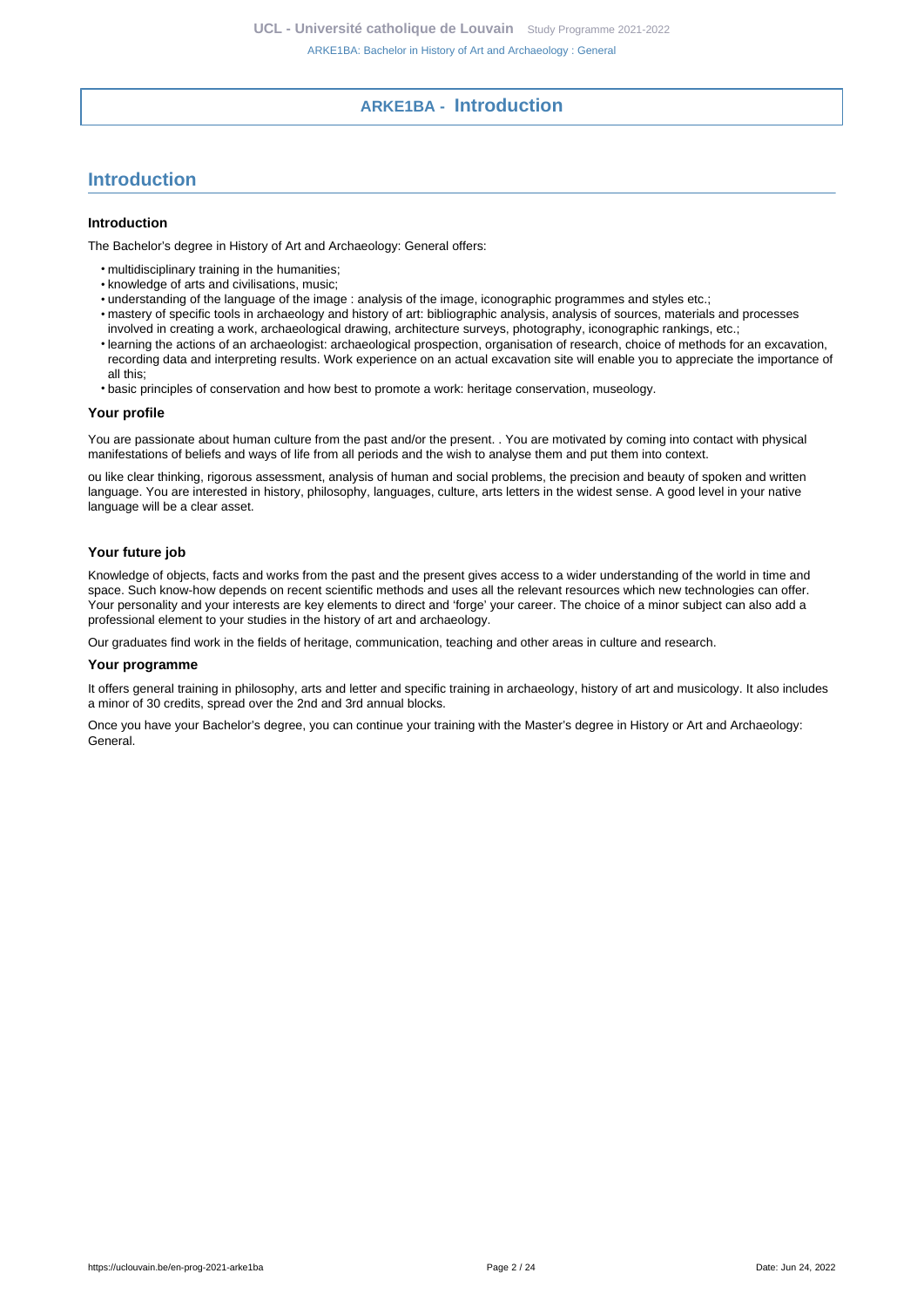# **ARKE1BA - Teaching profile**

# <span id="page-2-1"></span><span id="page-2-0"></span>**Learning outcomes**

**The "Bachelor in History of Art and Archaeology: General" effectively prepares students for entry into a Master's degree programme so that they can "become critical cultural players and active citizens who have an awareness of the world's sociocultural issues and are able to involve themselves in the major challenges and issues of today's multicultural society".**

By the end of their Bachelor's degree course in History of Art and Archaeology: General, graduates will have acquired a number of different academic skills, including the ability to research precise, targeted information, analyse visual, audio and written documents or works, think critically, understand and forge links between diverse and complex subjects, and write up various academic reports and other work. They will also have a broad understanding of the main frameworks of the history of Western art, from antiquity to the present day, and a certain ability to handle corpora of archaeology-related information. Moreover, they will have acquired a knowledge of the basic theory and methodology required to understand the fields of history of art and archaeology.

These outcomes will allow them to progress to a Master's programme in History of Art and Archaeology: General, with a view to focusing on one of the specialist areas offered at Master's level and acquiring professional and targeted academic skills that can be transferred to the employment market. This Bachelor's degree will also allow graduates to move towards other, related fields with the appropriate minor subject or additional studies (for instance, a Master's in History of Art and Archaeology: Musicology, a Master's in History, a Master's in Theatre Studies, etc.).

On successful completion of this programme, each student is able to :

#### **Specifically, graduates with a Bachelor in History of Art and Archaeology, will:**

1. Have an active and comprehensive understanding of the fields of history of art and archaeology.

2. Be able to study a work, object, site or issue using methods specific to archaeology and art history studies while sharpening their powers of critical thinking.

3. Be able to apply an academic approach to targeted research. This will involve the meticulous and systematic processing of a certain quantity of data and information.

4. Be accepting of different cultures and socio-professional classes.

#### **As with all bachelors in the Faculty of Philosophy, Arts and Letters:**

5. Have a fundamental understanding of the fields of philosophy, history, art history, archaeology and literature.

6. Be able to understand and write competently on academic topics.

7. Be responsible for their own learning: organize their own workload (prioritizing, anticipating and planning all their activities over time), take a step back to critically assess the knowledge they have gained, how they have gained it and the work they have produced, and take the initiative to gain new knowledge and learn other methods and skills.

8. Be able to use the subject-specific knowledge and skills they have acquired to open their minds to other cultures and develop a sense of social responsibility and a critical approach to themselves, society and knowledge.

9. Have written and spoken fluency in at least one modern language (English, Dutch or German) with the ability to communicate clearly, coherently and in a well-argued fashion on general topics and subjects relating to their field of study.

10. Demonstrate a critical understanding and in-depth knowledge of the discipline(s) of their chosen minor subject.

# <span id="page-2-2"></span>**Programme structure**

The bachelor programme in History of Art and Archaeology : General totals **180 credits over 3 years** (3 x 60 credits). It consists of a basic major syllabus of 150 credits and a minor syllabus of 30 credits (2 x 15 credits), over years 2 and 3.

Three pivotal courses make up the 150 credits of the **major orientation** of the bachelor syllabus:

**(1)** introduction to the **human sciences** (historical criticism, arts and civilisations, European literature, analysis and practice of academic discourse, ancient and modern languages, philosophy, logic and argumentation, religious sciences);

**(2)** introduction to the different **epochs and geographical regions** of the artistic period, archaeological sites and the history of music, especially in Western Europe;

**(3) methodological and disciplinary training** (technology, aesthetics, auxiliary sciences, graphics documentation, museology, iconology).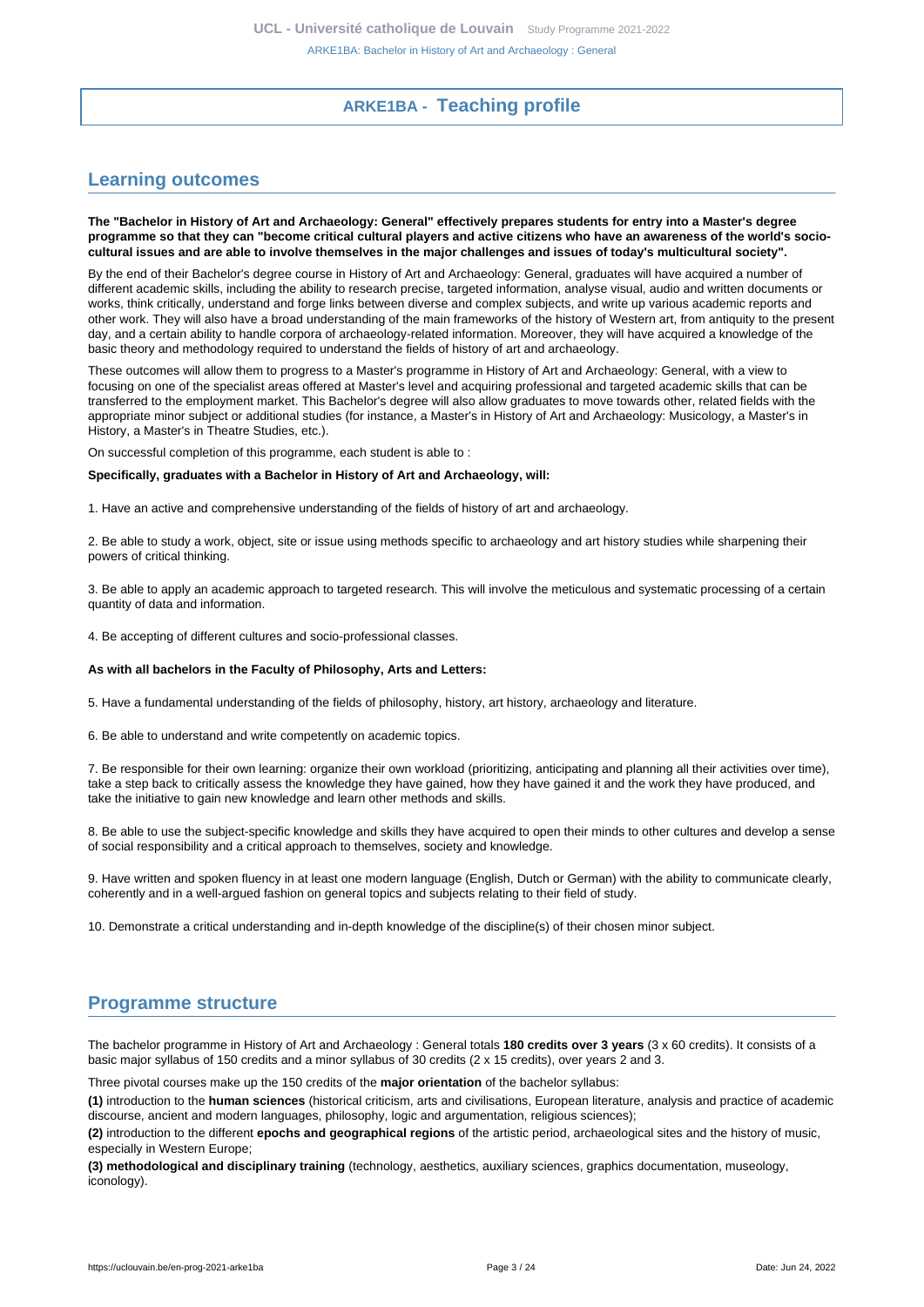The first year of undergraduate studies starts with a term of general foundation courses common to all of the faculty's Bachelor's programmes. Students will be introduced to history, art history, literature and the art of academic discourse, providing them with a solid grounding.

They will also receive discipline-specific courses from the first term of Year 1. These will become their core courses in the second term of Year 1.

From Year 2, students continue their studies in their major subject and are also invited to choose a 30-credit minor with a view to broadening their intellectual and professional horizons. This minor can be selected from another faculty discipline or from another UCL faculty, subject to certain admission requirements set by the programme managers.

# **ARKE1BA Programme**

# <span id="page-3-1"></span><span id="page-3-0"></span>**Detailed programme by subject**

| <b>O</b> Mandatory                                               |
|------------------------------------------------------------------|
| <sup>8</sup> Optional                                            |
| $\triangle$ Not offered in 2021-2022                             |
| ⊘ Not offered in 2021-2022 but offered the following year        |
| $\oplus$ Offered in 2021-2022 but not the following year         |
| $\wedge$ $\oplus$ Not offered in 2021-2022 or the following year |

- Not offered in 2021-2022 or the following year
- **Activity with requisites** 
	- Teaching language (FR, EN, ES, NL, DE, ...)

Click on the course title to see detailed informations (objectives, methods, evaluation...)

|  | eа<br>ı |
|--|---------|
|  |         |

### **Major (150 credits)**

### **Introduction to the discipline (35 credits)**

The student will choose a stream in the first year of undergraduate study that he or she will follow throughout their studies.

| O LARKE1110 | Musées et patrimoine             | Joël Roucloux                                                                                         | [q2] [30h] [5 Credits] | X            |  |
|-------------|----------------------------------|-------------------------------------------------------------------------------------------------------|------------------------|--------------|--|
| O LARKE1120 | <b>Iconography and iconology</b> | <b>Marco Cavalieri</b><br><b>Matthieu Guy Michel</b><br>Somon (compensates<br><b>Ralph Dekoninck)</b> | [q2] [30h] [5 Credits] | $\mathbf{x}$ |  |

#### **Archaeology stream (25 credits)**

| O LARKE1140        | Archaeology: scientific methods and practice I                                              | <b>Jan Driessen</b><br><b>Laurent Versiype</b> | $[q1+q2]$ [30h] [5 Credits]           | $\mathbf{x}$ |              |
|--------------------|---------------------------------------------------------------------------------------------|------------------------------------------------|---------------------------------------|--------------|--------------|
| <b>O</b> LARKE1220 | Archaeology: scientific methods and practice II                                             | <b>Marco Cavalieri</b>                         | $[q1+q2]$ [30h] [5 Credits]           |              | $\mathbf{x}$ |
| <b>O</b> LARKE1230 | Materials and Techniques of Antiquity, Archeometrics and<br><b>Archaeology of Buildings</b> | <b>Jan Driessen</b><br><b>Laurent Versiype</b> | [q1] [30h] [5 Credits]                |              | $\mathsf{x}$ |
| O LARKE1240        | Exploration methods and excavation techniques (+internship)                                 | <b>Laurent Versiype</b>                        | $\lceil q^2 \rceil$ [30h] [5 Credits] |              | $\mathbf{x}$ |
| <b>O</b> LARKE1320 | Archaeology: on-site seminar                                                                | <b>Marco Cavalieri</b><br><b>Jan Driessen</b>  | $[q1+q2]$ [22.5h] [5 Credits]         |              |              |

### **History of art stream (25 credits)**

| O LARKE1145        | Art history: scientific methods and practice I                                             | <b>Joël Roucloux</b>                                                               | $[q1+q2]$ [30h] [5 Credits] | $\mathsf{x}$ |              |
|--------------------|--------------------------------------------------------------------------------------------|------------------------------------------------------------------------------------|-----------------------------|--------------|--------------|
| O LARKE1225        | Art history: scientific methods and practice II                                            | <b>Philippe Bragard</b><br><b>Ralph Dekoninck</b>                                  | $[q1+q2]$ [30h] [5 Credits] | $\mathsf{x}$ |              |
| <b>O</b> LARKE1235 | Materials and Techniques of the Visual Arts, Archeometrics<br>and Archaeology of Buildings | <b>Philippe Bragard</b>                                                            | [q1] [30h] [5 Credits]      | $\mathbf{x}$ |              |
| O LARKE1245        | Notions of Aesthetics and Art Philosophy                                                   | <b>Danielle Lories</b>                                                             | $[q2]$ [22.5h] [5 Credits]  | $\mathsf{x}$ |              |
| O LARKE1325        | History of art: on-site seminar                                                            | <b>Philippe Bragard</b><br><b>Ralph Dekoninck</b><br><b>Alexander Streitberger</b> | $[q1+q2]$ [30h] [5 Credits] |              | $\mathsf{x}$ |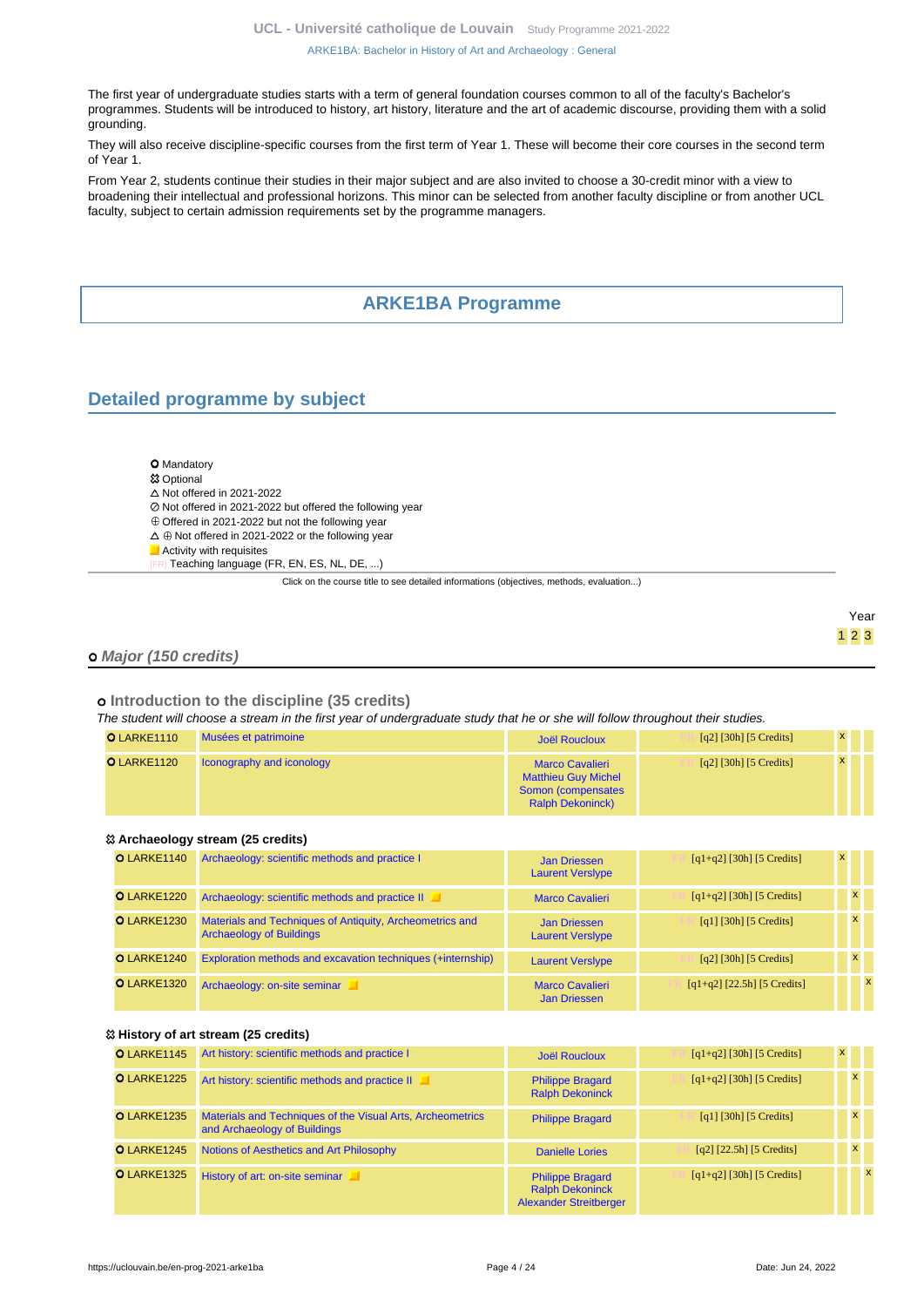### **Arts and civilizations (50 credits)**

Les cours bisannuels suivants seront obligatoirement suivis durant l'année académique où ils se donnent.

| O LARKE1150        | Arts and civilisations: North-West european archaeology                  | <b>Laurent Verslype</b>                                                               | $[q2]$ [30h] [5 Credits]         | $\mathsf{x}$ |                |
|--------------------|--------------------------------------------------------------------------|---------------------------------------------------------------------------------------|----------------------------------|--------------|----------------|
| O LARKE1151        | Arts and civilisations: Middle Ages and Renaissance                      | <b>Anne Dubois</b><br>(compensates<br><b>Ralph Dekoninck)</b><br><b>Ingrid Falque</b> | $[q2]$ [30h] [5 Credits]         | $\mathsf{x}$ |                |
| O LARKE1552        | Arts and Civilisations: Greek and Roman Antiquity                        | <b>Marco Cavalieri</b><br><b>Jan Driessen</b>                                         | [q2] [30h] [5 Credits] $\oslash$ |              | <b>x x</b>     |
| <b>O</b> LARKE1553 | Arts and civilisations: Egypt, Mesopotamia and the Near East             | <b>Benoît Lurson</b><br><b>Jan Tavernier</b>                                          | [q1] [30h] [5 Credits] $\oplus$  |              | $x \times$     |
| O LARKE1554        | Arts and civilisations: architecture from the Renaissance to<br>today    | <b>Philippe Bragard</b>                                                               | [q2] [30h] [5 Credits] $\odot$   |              | $x \times$     |
| <b>O</b> LARKE1555 | Arts and civilisations: Prehistory and Protohistory                      | <b>Nicolas Cauwe</b><br><b>Jan Driessen</b>                                           | [q1] [30h] [5 Credits] $\oslash$ |              | $x \mathbf{X}$ |
| <b>O</b> LARKE1556 | Arts and civilisations: architecture of Antiquity and the Middle<br>Ages | <b>Philippe Bragard</b>                                                               | [q2] [30h] [5 Credits] $\oplus$  |              | $x \mid x$     |
| <b>O</b> LARKE1557 | Arts and civilisations: from the Baroque to Romanticism                  | <b>Alexander Streitberger</b>                                                         | [q1] [30h] [5 Credits] $\oplus$  |              | $x \mathbf{X}$ |
| <b>O</b> LARKE1559 | Arts and civilisations: from Impressionism to Contemporary<br><b>Art</b> | <b>Alexander Streitberger</b>                                                         | [q2] [30h] [5 Credits] $\oplus$  |              | $x \times$     |
| <b>OLMUSI1511</b>  | Arts and civilisations: music history                                    | <b>Brigitte Van Wymeersch</b>                                                         | [q1] [30h] [5 Credits] $\oslash$ |              | $x \times$     |

### **Accrediting extra-academic training and experience (10 credits)**

| <b>O</b> LARKE1351 | Fieldwork and internship (excavations, museums, laboratories,<br>fieldtrips) | Joël Roucloux (coord.)<br><b>Laurent Versiype</b><br>(coord.) | [q1 or q2] $[100h]$ [5 Credits]             |  |  |
|--------------------|------------------------------------------------------------------------------|---------------------------------------------------------------|---------------------------------------------|--|--|
| O LARKE1352        | Individual projects: e-portfolio                                             |                                                               | $\lceil q_1 \rceil \lceil s \rceil$ Credits |  |  |

### **General training (27 credits)**

Most of the general training courses in the first semester of the first year of the Bachelor's programme are common to all students in the Faculty of Philosophy, Arts and Letters.

| O LFIAL1130        | <b>Comparative Approach of European Literatures</b>                  | <b>Laurent Béghin</b><br><b>Charles Doven</b><br><b>Hubert Roland</b>                                                                                  | $\lceil q_1 \rceil$ [30h] [3 Credits] | x            |  |
|--------------------|----------------------------------------------------------------------|--------------------------------------------------------------------------------------------------------------------------------------------------------|---------------------------------------|--------------|--|
| O LFIAL1140        | Concepts of history of art, archaeology and musicology               | <b>Florence Liard</b><br><i>(compensates)</i><br><b>Marco Cavalieri)</b><br><b>Joël Roucloux</b><br><b>Brigitte Van Wymeersch</b>                      | $\lceil q_1 \rceil$ [30h] [3 Credits] | $\mathsf{x}$ |  |
| <b>O</b> LFIAL1155 | Introduction to History (Ancient, Medieval, Modern,<br>Contemporary) | Paul Bertrand (coord.)<br><b>Emilie Mineo</b><br>(compensates<br>Paul Bertrand)<br>Silvia Mostaccio<br>Françoise Van Haeperen<br>Laurence Van Ypersele | $\lceil q_1 \rceil$ [45h] [4 Credits] | x            |  |
| O LFIAL1190        | Introduction to Philosophy                                           | <b>Jean-Michel Counet</b>                                                                                                                              | $\lceil q_1 \rceil$ [45h] [5 Credits] | x            |  |
| O LFIAL1430        | <b>Critical Examination of Information and Critical Thinking</b>     | <b>Jean Leclercq</b><br>Laurence Van Ypersele                                                                                                          | $[q2] [45h+10h] [5 Credits]$          | $\mathsf{x}$ |  |

#### **Students must choose one course : (5 credits)**

| <b>&amp;3 LFIAL1421</b> | <b>Antiquity History</b>           | <b>Françoise Van Haeperen</b> | [q2] [22.5h] [5 Credits]   | $\mathsf{x}$ |  |
|-------------------------|------------------------------------|-------------------------------|----------------------------|--------------|--|
| <b>&amp; LFIAL1422</b>  | <b>Middle Ages History</b>         | <b>Gilles Lecuppre</b>        | $[q2]$ [22.5h] [5 Credits] | $\mathsf{x}$ |  |
| <b>&amp;3 LFIAL1423</b> | <b>Modern Times History</b>        | Silvia Mostaccio              | $[q2]$ [22.5h] [5 Credits] | $\mathbf{x}$ |  |
| <b>&amp;3 LFIAL1424</b> | <b>Contemporary Period History</b> | <b>Laurence Van Ypersele</b>  | $[q2]$ [22.5h] [5 Credits] | $\mathbf{x}$ |  |

 **One course of Religious Sciences to choose among :**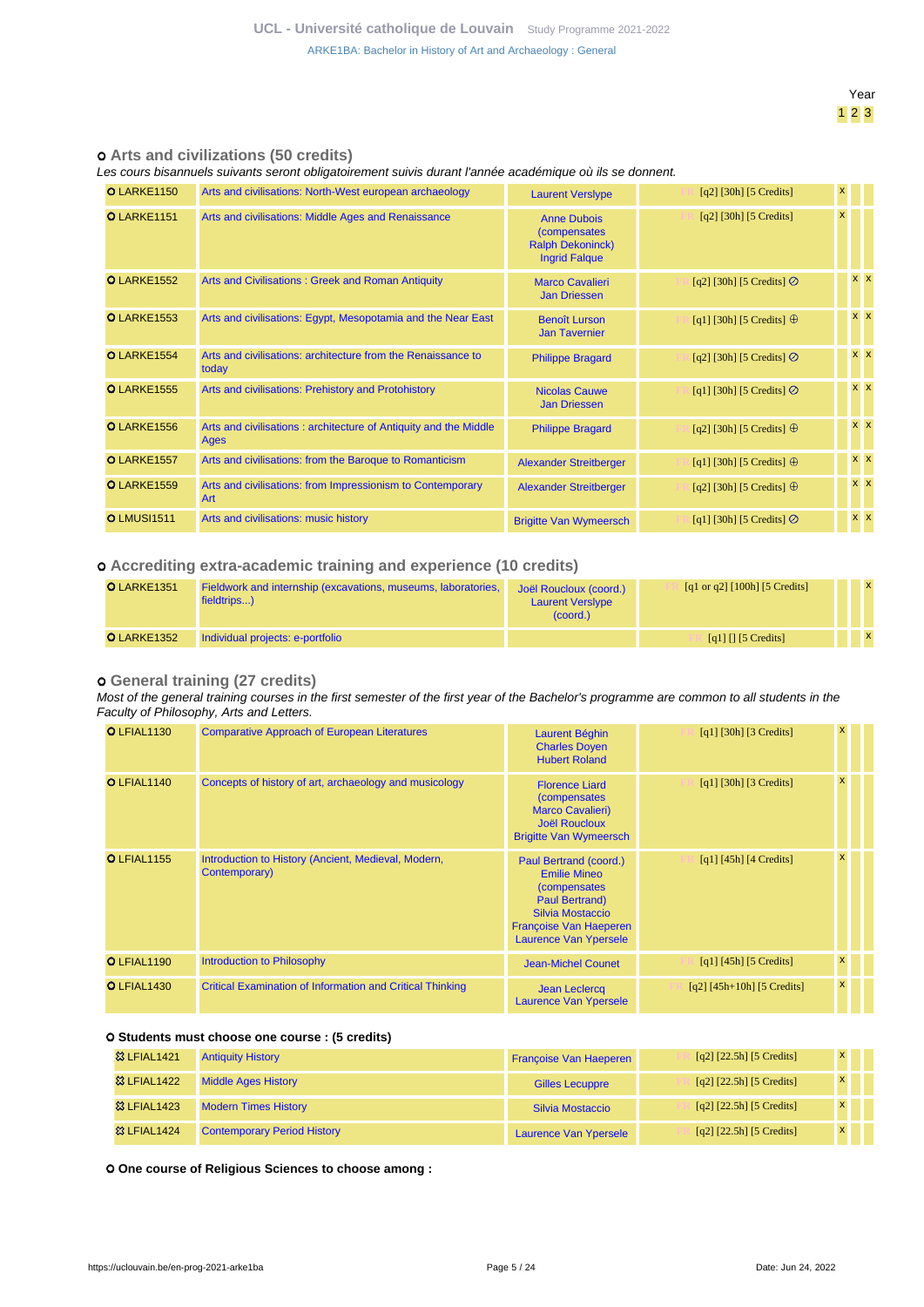[ARKE1BA: Bachelor in History of Art and Archaeology : General](https://uclouvain.be/en-prog-2021-arke1ba.html)

|                        |                                                                                 |                                                                                          |                                                                | $1\,2\,3$ |              |
|------------------------|---------------------------------------------------------------------------------|------------------------------------------------------------------------------------------|----------------------------------------------------------------|-----------|--------------|
| <b>&amp; LTECO1210</b> | Societies, cultures, religions : lectures bibliques Biblical<br><b>Readings</b> | Jean-Pierre<br><b>Sterck-Dequeldre</b><br><i>(compensates)</i><br><b>Geert Van Oyen)</b> | $\lceil q_1 \rceil \lceil 15h \rceil \lceil 2 \right]$ Credits |           | $\mathsf{x}$ |
| <b>&amp; LTECO1220</b> | Societies-cultures-religions : Human Questions                                  | <b>Serge Maucq</b>                                                                       | $\lceil q_1 \rceil \lceil 15h \rceil \lceil 2 \right]$ Credits |           | $\mathsf{x}$ |
| <b>&amp; LTECO1230</b> | Societies-cultures-religions : Ethical Questions                                | <b>Olivier Riaudel</b>                                                                   | $\lceil q^2 \rceil$ [15h] $\lceil 2 \right]$ Credits]          |           | $\mathsf{x}$ |

#### **Languages (28 credits)**

Students must choose two language courses per annual block. They will continue to study at least one modern language throughout their degree course. They must choose the remaining credits from among the other two modern languages and/or classical languages and literature. Please note that students may not take more than 8 credits in the third annual block.

#### **Langues modernes**

From 13 to 28 credits

| <b>83 LALLE1710</b>     | <b>German language</b>                                                                                                                  | Caroline Klein (coord.)                                                                      | $[q1]$ [30h+30h] [5 Credits] |  | <b>x</b> x x              |
|-------------------------|-----------------------------------------------------------------------------------------------------------------------------------------|----------------------------------------------------------------------------------------------|------------------------------|--|---------------------------|
| 83 LALLE1212            | German - Intermediate level                                                                                                             | Ann Rinder (coord.)                                                                          | $[q1+q2]$ [60h] [5 Credits]  |  | $x \times$                |
| <b>83 LALLE1313</b>     | German communication skills for students in Archaeology and<br>History of Art and History                                               | Ann Rinder (coord.)                                                                          | $[q1]$ [30h] [3 Credits]     |  | $\overline{\mathbf{x}}$   |
| <b>83 LALLE1315</b>     | German communication skills for students in Archaeology,<br>Philosophy, Oriental and Classics Studies and History of Art<br>and History | Ann Rinder (coord.)                                                                          | $[q1+q2]$ [30h] [5 Credits]  |  | $\boldsymbol{\mathsf{x}}$ |
| <b>&amp;3 LANGL1111</b> | English: Language & Culture                                                                                                             | <b>Estelle Dagneaux</b><br>(coord.)<br><b>Claudine Grommersch</b><br><b>Sandrine Mulkers</b> | $[q1+q2]$ [45h] [5 Credits]  |  | x x x                     |
| <b>&amp;3 LANGL1212</b> | English for Arts Students. An intermediate course                                                                                       | <b>Catherine Avery</b><br>Stéphanie Brabant<br>Jean-Luc<br>Delghust (coord.)                 | $[q1+q2]$ [60h] [5 Credits]  |  | $x \overline{x}$          |
| <b>&amp;3 LANGL1313</b> | Interactive English Communication                                                                                                       | Philippe Denis (coord.)                                                                      | $[q1+q2]$ [30h] [3 Credits]  |  | $\boldsymbol{\mathsf{x}}$ |
| <b>&amp;3 LANGL1315</b> | Interactive communication seminar                                                                                                       | Philippe Denis (coord.)                                                                      | $[q1+q2]$ [30h] [5 Credits]  |  | $\mathbf{x}$              |
| <b>&amp; LNEER1111</b>  | Dutch language and culture                                                                                                              | <b>Katrien De</b><br>Rycke (coord.)<br><b>Simon Labate</b>                                   | $[q1+q2]$ [60h] [5 Credits]  |  | x x x                     |
| <b>&amp;3 LNEER1730</b> | <b>Dutch language</b>                                                                                                                   | Hilde Bosmans (coord.)<br><b>Katrien De Rycke</b>                                            | [q1] $[60h]$ [5 Credits]     |  | $X$ $X$ $X$               |
| <b>&amp; LNEER1212</b>  | Dutch for Arts Students - Intermediate level                                                                                            | Hilde Bufkens (coord.)                                                                       | $[q1+q2]$ [60h] [5 Credits]  |  | $x \times$                |
| <b>&amp; LNEER1313</b>  | Dutch communication skills for students in Archaeology and<br>History of Art and History                                                | <b>Hilde Bufkens</b><br>(compensates Marie-<br>Laurence Lambrecht)                           | [q1] [30h] [3 Credits]       |  | $\boldsymbol{\mathsf{x}}$ |
| <b>8 LNEER1315</b>      | Dutch communication skills for students in Archaeology and<br>History of Art and History                                                | <b>Hilde Bufkens</b><br>(compensates Marie-<br>Laurence Lambrecht)                           | $[q1+q2]$ [30h] [5 Credits]  |  | $\boldsymbol{\mathsf{x}}$ |

#### **Langues et littératures classiques**

Students must choose a maximum of three classical literature and/or classical language courses. With the exception of LFIAL1770 and LFIAL1180, the language and author courses require a level of knowledge equivalent to a full secondary school course in Greek and/or Latin. A Latin proficiency test is organised at the start of each academic year. Students wishing to take a complete course in Greek and/or Latin are advised to opt for the Antiquity minor.

| <b>&amp; LFIAL1770</b>  | <b>Beginning Greek</b>              | <b>Elise Fontaine</b>      | $[q1]$ [30h+30h] [5 Credits]          | x x x      |  |
|-------------------------|-------------------------------------|----------------------------|---------------------------------------|------------|--|
| <b>&amp; LGLOR1442</b>  | <b>Ancient Greek Literature</b>     | <b>Anne-Marie Doyen</b>    | $[q1+q2]$ [45h] [5 Credits] $\oslash$ | x x x      |  |
| <b>&amp; LGLOR1172</b>  | <b>Basics of Greek Grammar</b>      | <b>Herman Seldeslachts</b> | $[q2]$ [30h+15h] [5 Credits]          | x x x      |  |
| <b>&amp;3 LGLOR1491</b> | <b>Greek Authors: Poetry</b>        | <b>Anne-Marie Doyen</b>    | $[q1+q2]$ [45h] [5 Credits] $\odot$   | x x x      |  |
| <b>&amp; LGLOR1492</b>  | <b>Greek Authors: Prose-Writing</b> | <b>Anne-Marie Doyen</b>    | $[q1+q2]$ [45h] [5 Credits] $\oplus$  | x x x      |  |
| <b>83 LFIAL1180</b>     | <b>Begining Latin</b>               | <b>Grégory Clesse</b>      | $[q1]$ [30h+30h] [5 Credits]          | x x x      |  |
| <b>&amp;3 LGLOR1431</b> | Latin Literature                    | <b>Pierre Assenmaker</b>   | $[q1+q2]$ [45h] [5 Credits] $\oplus$  | x x x      |  |
| <b>&amp; LGLOR1142</b>  | <b>Basics of Latin Grammar</b>      | <b>Marion Dapsens</b>      | $[q2]$ [30h+15h] [5 Credits]          | x x x      |  |
| <b>83 LFIAL1181</b>     | <b>Auteurs latins</b>               | <b>Aaron Kachuck</b>       | $[q1]$ [30h+15h] [5 Credits]          | x x x      |  |
| <b>&amp; LFIAL1280</b>  | Auteurs latins : prose              |                            | [q1] [30h] [5 Credits] $\oslash$      | $x \times$ |  |

Year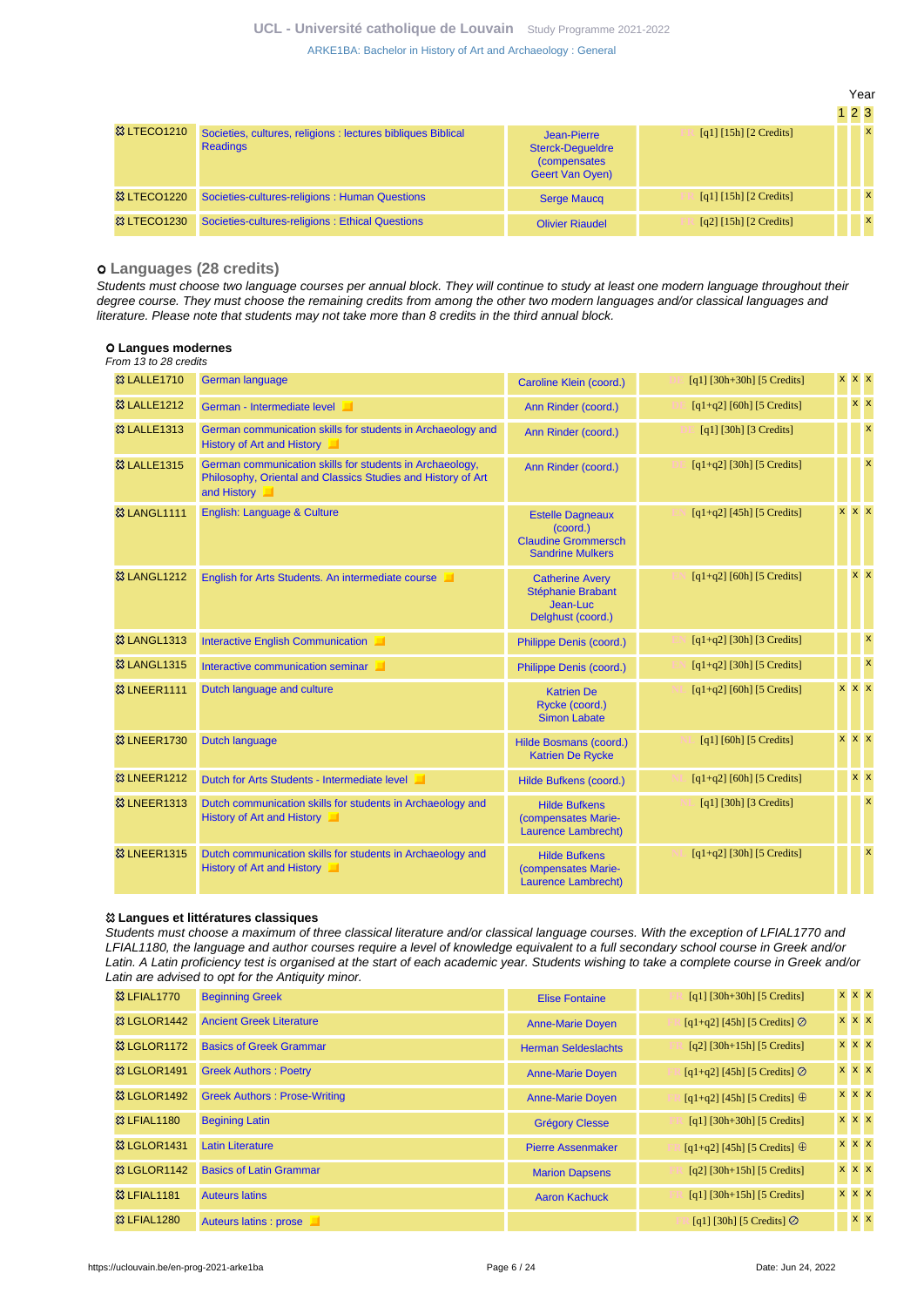|                          |                                     |                      |                                     |       | Year    |
|--------------------------|-------------------------------------|----------------------|-------------------------------------|-------|---------|
|                          |                                     |                      |                                     | 123   |         |
| <b>&amp;3 LFIAL1281</b>  | Auteurs latins : poésie             | <b>Aaron Kachuck</b> | [q1] [30h] [5 Credits] $\oplus$     |       | $X$ $X$ |
| <sup>3</sup> & LGLOR1481 | <b>Latin Authors: Poetry</b>        | <b>Aaron Kachuck</b> | $[q1+q2] [45h] [5 Credits] \oplus$  | x x x |         |
| <b>&amp; LGLOR1482</b>   | <b>Latin Authors: Prose-Writing</b> |                      | $[q1+q2]$ [45h] [5 Credits] $\odot$ | x x x |         |

 **Autre cours de langue grecque ou latine à choisir en CLAS1BA (contact à prendre avec le professeur concerné) (5 credits)**

### **Minor (30 credits)**

Students choose a minor from the list of available minors and take into account any access requirements laid down by the management bodies. They will distribute the 30 credits of the minor between the annual block 2 and the annual block 3 of their bachelor's degree, so that their course programme (major + minor) comprises 60 credits each academic year.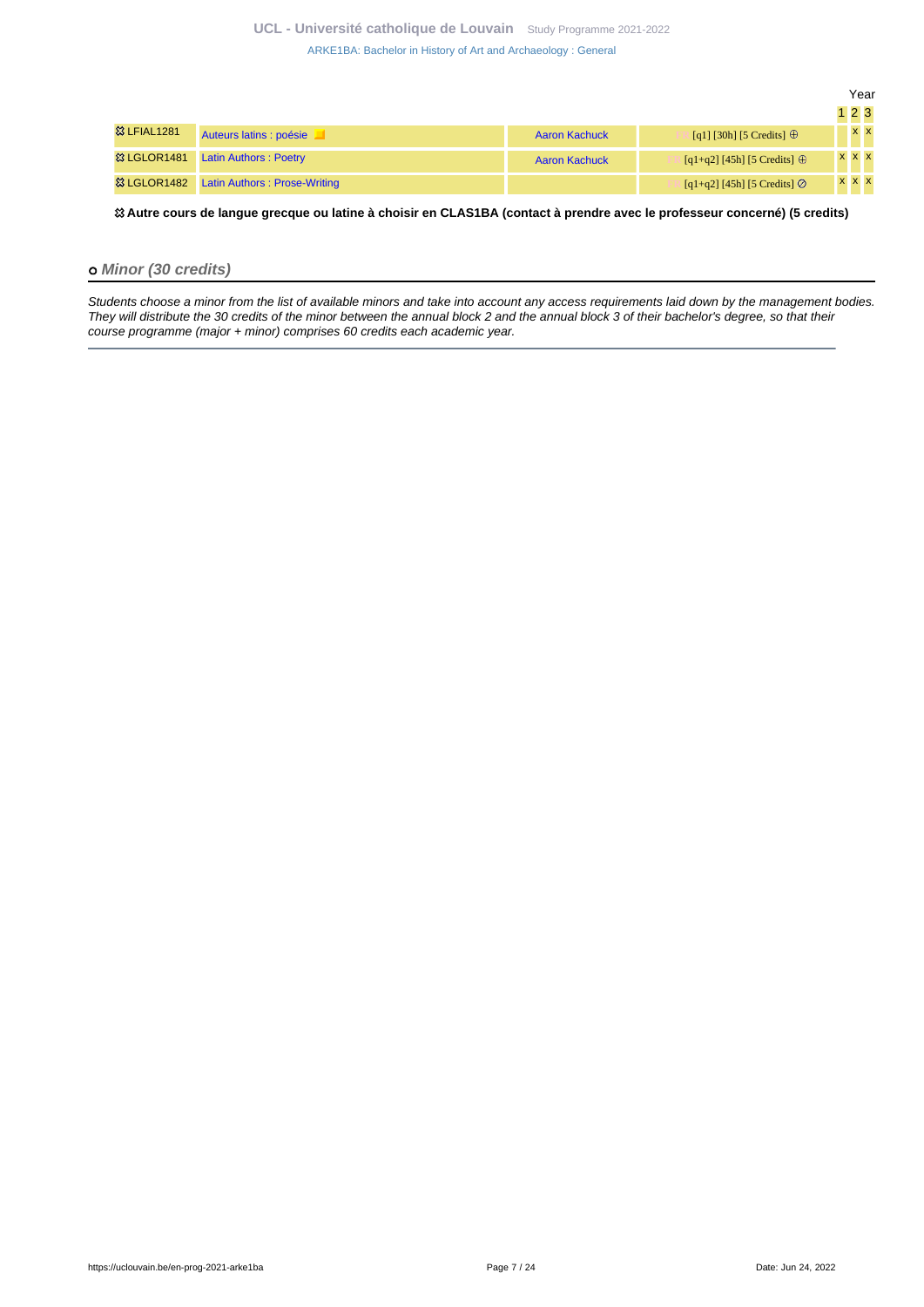# <span id="page-7-0"></span>**List of available minors**

When accessing the bachelor's cycle (annual block 2), students are invited to broaden their educational horizons by choosing a minor (see list at the bottom of the page).

#### **What is a minor?**

It is a kind of 30-credit option integrated into the bachelor's programme and it allows students to discover another discipline of the Faculty or of another faculty.

Some minors allow easier access to a Master's degree (see the admission requirements for the Master's degree in question).

Please note that it is not possible to register for a minor outside the bachelor's degree!

Consisting of a coherent set of courses, whether or not linked to the Bachelor's programme major, the minor allows students to reflect on their personal learning project and to define the emphasis and meaning they wishe to give to their training path.

This opportunity is not decisive, as there are other ways of orienting one's course afterwards, for example by adding a preparatory module to access another Master's degree.

#### **Access conditions**

Students select a minor from the list below. Access to the minors marked with an asterisk (\*) is subject to compliance with certain conditions (admission test, application file, etc.) which must be taken into account before enrolling.

#### **Do you need advice?**

Any student of the Faculty of Philosophy, Arts and Letters who wishes to be advised in his or her choice of minor is invited to contact Ms Fiorella Flamini, study advisor of the Faculty ([conseiller.etudes-fial@uclouvain.be\)](https://uclouvain.be/mailto:conseiller.etudes-fial@uclouvain.be).

Students divide the 30 credits of the minor between the annual block 2 and the annual block 3 of their bachelor's programme, so that their course programme (major + minor) comprises 60 credits each academic year.

#### **List of minors available to this Bachelor's degree**

Minors of the Faculty of Philosophy, Arts and Letters [> Minor in German Studies \(\\*\)](en-prog-2021-minalle) [ en-prog-2021-minalle ] [> Minor in English Studies \(\\*\)](en-prog-2021-minangl) [ en-prog-2021-minangl [> Minor in Antiquity: Egypt, Eastern World, Greece, Rome](en-prog-2021-minanti) [en-prog-2021-minanti ] [> Minor in Chinese studies](en-prog-2021-minchin) [en-prog-2021-minchin] [> Minor in Culture and Creation](en-prog-2021-mincucrea) [en-prog-2021-mincucrea] [> Minor in Philosophy](en-prog-2021-minfilo) [ en-prog-2021-minfilo ] [> Minor in French Studies \(\\*\)](en-prog-2021-minfran) [en-prog-2021-minfran j [> Minor in Spanish Studies \(\\*\)](en-prog-2021-minhisp) [en-prog-2021-minhisp j [> Minor in History](en-prog-2021-minhist) [en-prog-2021-minhist] [> Minor in Italian Studies \(\\*\)](en-prog-2021-minita) [en-prog-2021-minita ] [> Minor in Arabic language and Islamic civilization](en-prog-2021-minislam) [en-prog-2021-minislam] [> Minor in Linguistics](en-prog-2021-minling) [en-prog-2021-minling j [> Minor in Literary Studies](en-prog-2021-minlitt) [en-prog-2021-minlitt ] [> Minor in Medieval Studies](en-prog-2021-minmedi) [ en-prog-2021-minmedi ] [> Minor in Musicology](en-prog-2021-minmusi) [ en-prog-2021-minmusi ] [> Minor in Dutch Studies \(\\*\)](en-prog-2021-minneer) [en-prog-2021-minneer] [> Minor in Oriental Studies](en-prog-2021-minori) [en-prog-2021-minori] Minors of the Faculty of Economic, Social and Political Sciences and Communication [> Minor in Information and Communication](en-prog-2021-mincomu) [en-prog-2021-mincomu] [> Minor in Sustainable Development \(\\*\)](en-prog-2021-mindd) [en-prog-2021-mindd] [> Minor in European Studies](en-prog-2021-mineuro) [en-prog-2021-mineuro ] [> Minor in Gender Studies](en-prog-2021-mingenre) [en-prog-2021-mingenre ] [> Minor in Mangement \(basic knowledge\)](en-prog-2021-minogest) [en-prog-2021-minogest] [> Minor in Human and Social Sciences](en-prog-2021-minhuso) [en-prog-2021-minhuso] [> Minor in Economics \(open\)](en-prog-2021-minoeco) [en-prog-2021-minoeco] [> Minor in Sociology and Anthropology](en-prog-2021-minsoca) [en-prog-2021-minsoca] [> Minor in Population and Development Studies](en-prog-2021-minsped) [en-prog-2021-minsped] [> Minor in Political Sciences](en-prog-2021-minspol) [en-prog-2021-minspol] [> Minor in numerical technologies and society](en-prog-2021-minstic) [en-prog-2021-minstic] Minors of the Faculty of Law and Criminology [> Minor in Law \(openness\)](en-prog-2021-minodroi) [en-prog-2021-minodroi ] [> Minor in Law \(access\)](en-prog-2021-minadroi) [en-prog-2021-minadroi] Minors of the Faculty of Theology [> Minor in Sciences of Religions \(openness\)](en-prog-2021-minreli) [en-prog-2021-minreli] [> Minor in Christian Theology](en-prog-2021-mintheo) [en-prog-2021-mintheo ]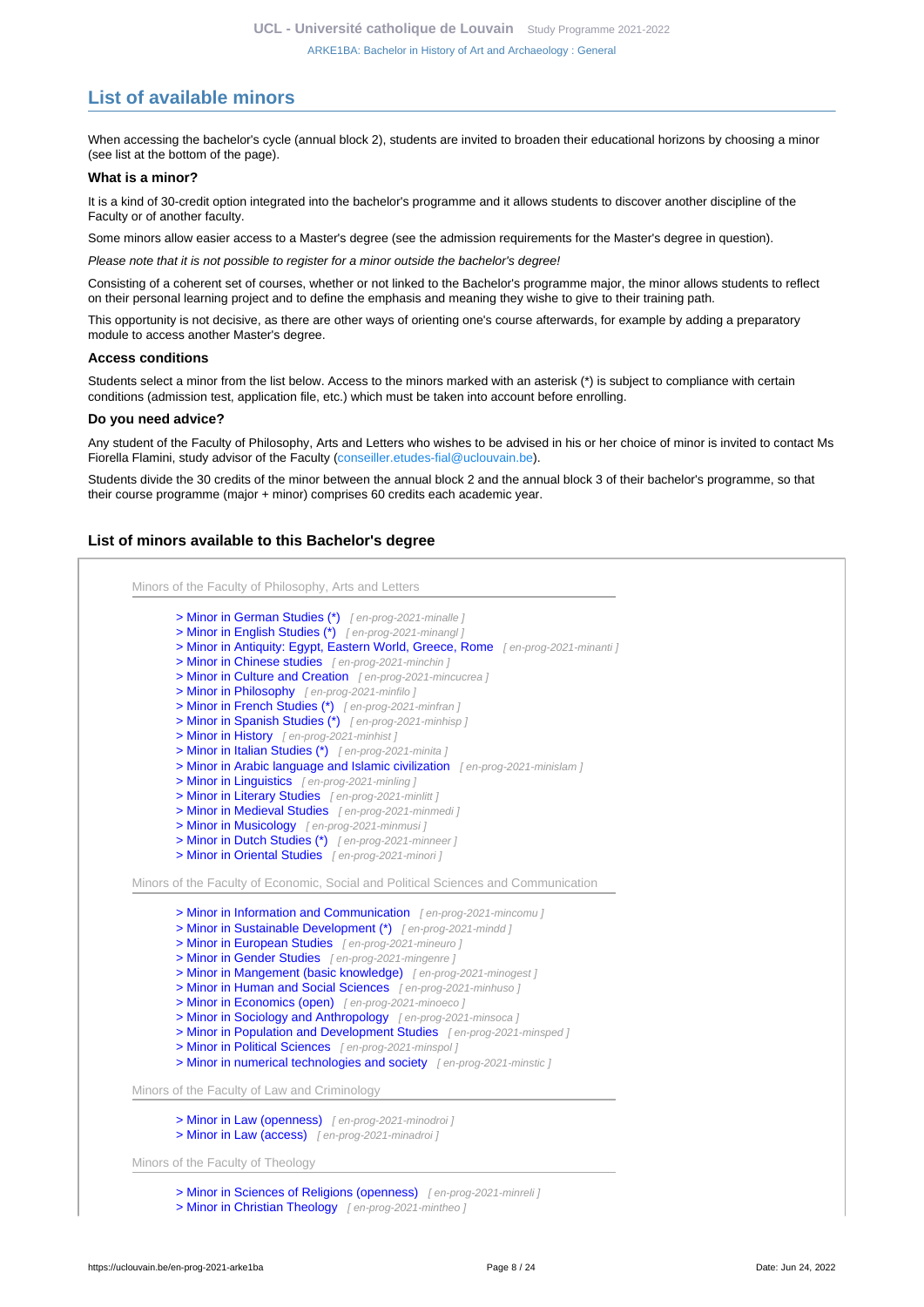Minors of other Faculties

- [> Minor in Urban Architecture](en-prog-2021-minarch) [en-prog-2021-minarch j
- [> Minor in Scientific Culture](en-prog-2021-mincults) [en-prog-2021-mincults ]
- [> Minor in Development and Environment](en-prog-2021-mindenv) [en-prog-2021-mindenv]
- [> Minor in entrepreneurship \(\\*\)](en-prog-2021-minmpme) [en-prog-2021-minmpme]
- (\*) This programme is the subject of access criteria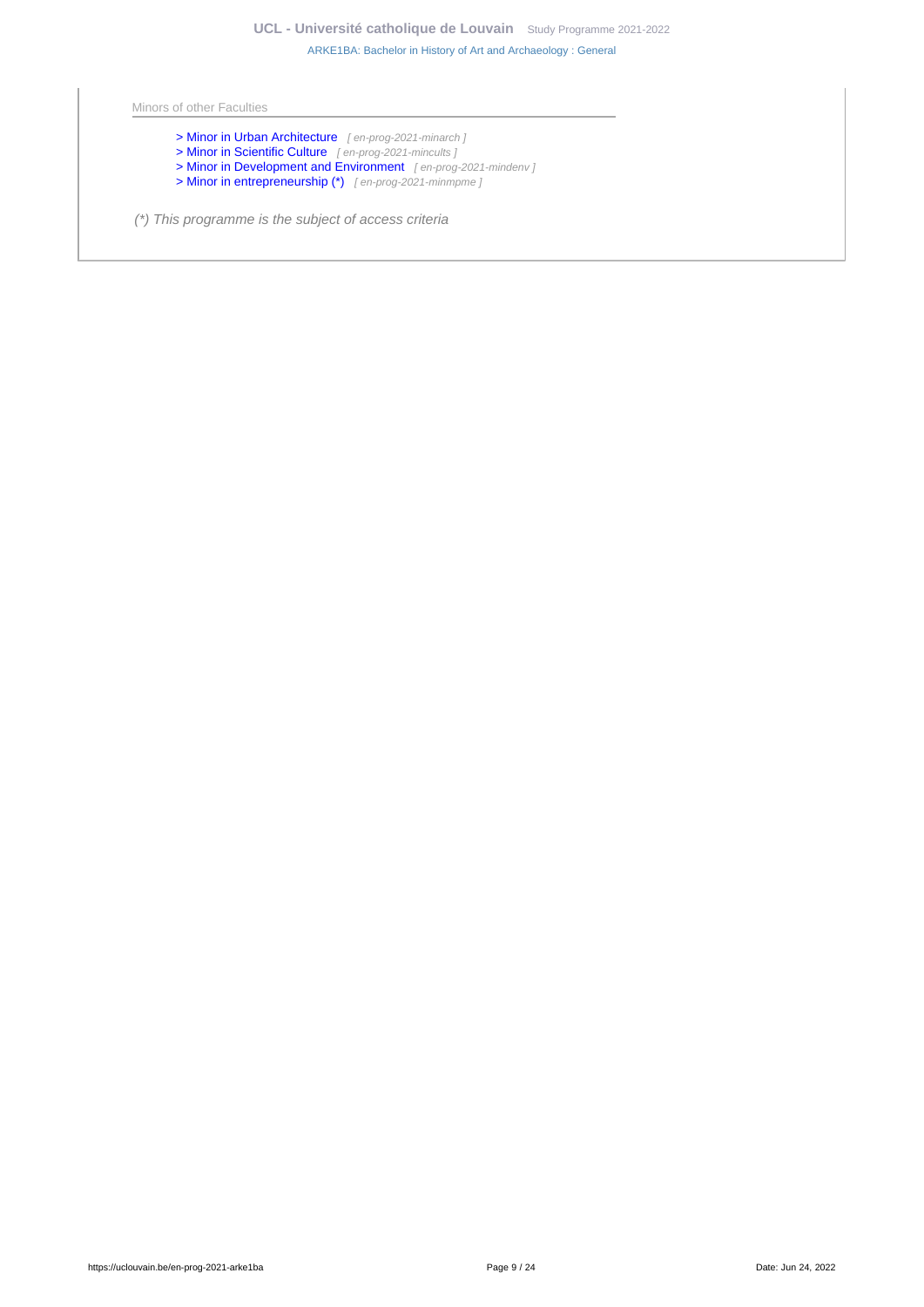# <span id="page-9-0"></span>**Course prerequisites**

The **table** below lists the activities (course units, or CUs) for which there are one or more prerequisites within the programme, i.e. the programme CU for which the learning outcomes must be certified and the corresponding credits awarded by the jury before registering for that CU.

These activities are also identified **in the detailed programme**: their title is followed by a yellow square.

#### **Prerequisites and student's annual programme**

As the prerequisite is for CU registration puposes only, there are no prerequisites within a programme year. Prerequisites are defined between CUs of different years and therefore influence the order in which the student will be able to register for the programme's CUs.

In addition, when the jury validates a student's individual programme at the beginning of the year, it ensures its coherence, meaning that it may:

- transform a prerequisite into a corequisite within the same year (to enable the student to continue his or her studies with a sufficient annual course load)
- require the student to combine registration in two separate CUs which it considers necessary from a pedagogical point of view.

For more information, please consult the [Academic Regulations and Procedures](https://uclouvain.be/fr/decouvrir/rgee.html).

### **# Prerequisities list**

**LALLE1212** ["Allemand: niveau moyen"](https://uclouvain.be/en-cours-2021-LALLE1212) has prerequisite(s) LALLE1710

| <b>LALLE1313</b> | • LALLE1710 - German language<br>"Communication interactive allemande pour étudiants en Archéologie et Histoire de l'Art et Histoire" has prerequisite(s)<br>LALLE1212                                                          |
|------------------|---------------------------------------------------------------------------------------------------------------------------------------------------------------------------------------------------------------------------------|
| <b>LALLE1315</b> | • LALLE1212 - German - Intermediate level<br>"Communication interactive allemande pour étudiants en Archéologie, Philosophie, Langues Classiques et Orientales,<br>Histoire de l'Art et Histoire" has prerequisite(s) LALLE1212 |
| <b>LANGL1212</b> | • LALLE1212 - German - Intermediate level<br>"English for Arts Students. An intermediate course" has prerequisite(s) LANGL1111                                                                                                  |
| <b>LANGL1313</b> | •LANGL1111 - English: Language & Culture<br>"Interactive English Communication" has prerequisite(s) LANGL1212                                                                                                                   |
| <b>LANGL1315</b> | • LANGL1212 - English for Arts Students. An intermediate course<br>"Interactive communication seminar" has prerequisite(s) LANGL1212                                                                                            |
| <b>LARKE1220</b> | • LANGL1212 - English for Arts Students. An intermediate course<br>"Archéologie : méthodes scientifiques et travaux II" has prerequisite(s) LARKE1140                                                                           |
| <b>LARKE1225</b> | • LARKE1140 - Archaeology: scientific methods and practice I<br>"Histoire de l'art : méthodes scientifiques et travaux II" has prerequisite(s) LARKE1145                                                                        |
| <b>LARKE1320</b> | • LARKE1145 - Art history: scientific methods and practice I<br>"Archéologie : séminaire sur site" has prerequisite(s) LARKE1220                                                                                                |
| <b>LARKE1325</b> | • LARKE1220 - Archaeology: scientific methods and practice II<br>"Histoire de l'art: séminaire sur site" has prerequisite(s) LARKE1225                                                                                          |
| LFIAL1280        | • LARKE1225 - Art history: scientific methods and practice II<br>"Auteurs latins : prose" has prerequisite(s) LFIAL1180 OU LFIAL1181                                                                                            |
| LFIAL1281        | • LFIAL1180 - Begining Latin<br>• LFIAL1181 - Auteurs latins<br>"Auteurs latins : poésie" has prerequisite(s) LFIAL1180 OU LFIAL1181                                                                                            |
| <b>LNEER1212</b> | • LFIAL1180 - Begining Latin<br>• LFIAL1181 - Auteurs latins<br>"Nederlands voor studenten Letteren en Wijsbegeerte - Intermediair niveau" has prerequisite(s) LNEER1111 OU<br><b>LNEER1730</b>                                 |
|                  | •LNEER1111 - Dutch language and culture<br>•LNEER1730 - Dutch language                                                                                                                                                          |
| <b>LNEER1313</b> | "Communication interactive néerlandaise pour étudiants en Archéologie et Histoire de l'Art et Histoire" has<br>prerequisite(s) LNEER1212                                                                                        |
| <b>LNEER1315</b> | • LNEER1212 - Dutch for Arts Students - Intermediate level<br>"Communication interactive néerlandaise pour étudiants en Archéologie et Histoire de l'Art et Histoire" has<br>prerequisite(s) LNEER1212                          |
|                  | • LNEER1212 - Dutch for Arts Students - Intermediate level                                                                                                                                                                      |
|                  |                                                                                                                                                                                                                                 |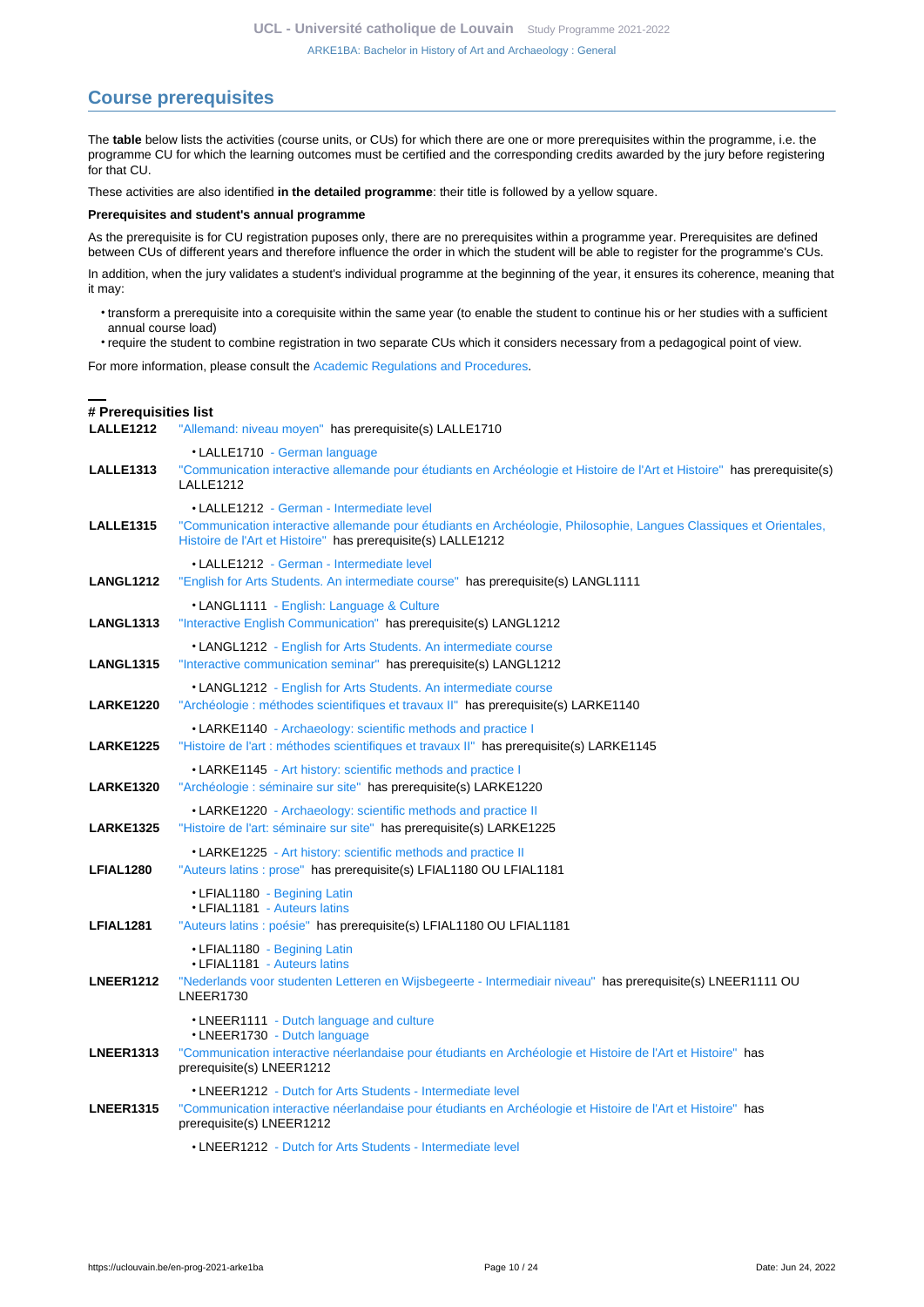# <span id="page-10-0"></span>**The programme's courses and learning outcomes**

For each UCLouvain training programme, a [reference framework of learning outcomes](https://uclouvain.be/en-prog-2021-arke1ba-competences_et_acquis.html) specifies the the skills expected of every graduate on completion of the programme. Course unit descriptions specify targeted learning outcomes, as well as the unit's contribution to reference framework of learning outcomes.

# <span id="page-10-1"></span>**Detailed programme per annual block**

# <span id="page-10-2"></span>**ARKE1BA - 1ST ANNUAL UNIT**

O Mandatory **83 Optional**  $\Delta$  Not offered in 2021-2022 Not offered in 2021-2022 but offered the following year  $\oplus$  Offered in 2021-2022 but not the following year  $\Delta \oplus$  Not offered in 2021-2022 or the following year **Activity with requisites** Teaching language (FR, EN, ES, NL, DE, ...)

Click on the course title to see detailed informations (objectives, methods, evaluation...)

#### **Major**

#### $o$  Introduction to the discipline

The student will choose a stream in the first year of undergraduate study that he or she will follow throughout their studies.

| O LARKE1110 | Musées et patrimoine      | <b>Joël Roucloux</b>                                                                                  | $\lceil q^2 \rceil$<br>$[30h]$ $[5]$<br>Credits] |
|-------------|---------------------------|-------------------------------------------------------------------------------------------------------|--------------------------------------------------|
| O LARKE1120 | Iconography and iconology | <b>Marco Cavalieri</b><br><b>Matthieu Guy Michel</b><br>Somon (compensates<br><b>Ralph Dekoninck)</b> | [q2]<br>$[30h]$ $[5]$<br>Credits]                |

#### **Archaeology stream**

| O LARKE1140 | Archaeology: scientific methods and practice I | Jan Driessen<br><b>Laurent Versiype</b> | TR.<br>$[q1+q2]$<br>$[30h]$ $[5]$<br>Credits] |
|-------------|------------------------------------------------|-----------------------------------------|-----------------------------------------------|
|-------------|------------------------------------------------|-----------------------------------------|-----------------------------------------------|

#### **History of art stream**

| O LARKE1145 | Art history: scientific methods and practice I | Joël Roucloux | m.<br>$[q1+q2]$<br>$[30h]$ $[5]$<br>Credits] |
|-------------|------------------------------------------------|---------------|----------------------------------------------|
|-------------|------------------------------------------------|---------------|----------------------------------------------|

### **Arts and civilizations**

Les cours bisannuels suivants seront obligatoirement suivis durant l'année académique où ils se donnent.

| O LARKE1150 | Arts and civilisations: North-West european archaeology | <b>Laurent Versiype</b>                                                                       | $\lceil q^2 \rceil$<br>$[30h]$ $[5]$<br>Credits] |
|-------------|---------------------------------------------------------|-----------------------------------------------------------------------------------------------|--------------------------------------------------|
| O LARKE1151 | Arts and civilisations: Middle Ages and Renaissance     | <b>Anne Dubois</b><br><i>(compensates)</i><br><b>Ralph Dekoninck)</b><br><b>Ingrid Falgue</b> | $\lceil q^2 \rceil$<br>$[30h]$ $[5]$<br>Credits] |

#### **General training**

Most of the general training courses in the first semester of the first year of the Bachelor's programme are common to all students in the Faculty of Philosophy, Arts and Letters.

| O LFIAL1130 | <b>Comparative Approach of European Literatures</b> | Laurent Béghin<br><b>Charles Doven</b> | $\lceil q_1 \rceil$<br>$[30h]$ $[3]$<br>Credits |
|-------------|-----------------------------------------------------|----------------------------------------|-------------------------------------------------|
|             |                                                     | <b>Hubert Roland</b>                   |                                                 |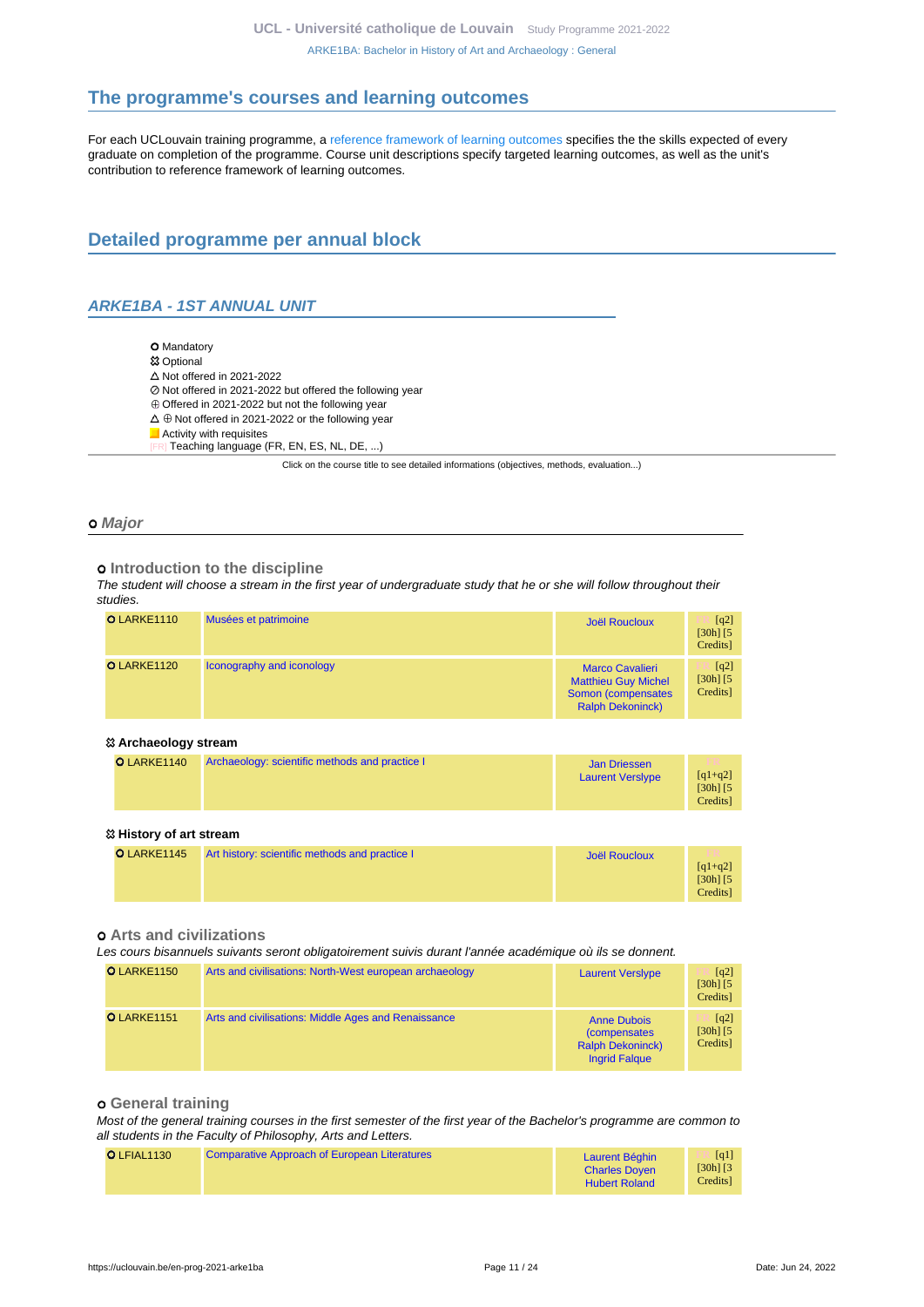| O LFIAL1140        | Concepts of history of art, archaeology and musicology            | <b>Florence Liard</b><br><i>(compensates)</i><br><b>Marco Cavalieri)</b><br><b>Joël Roucloux</b><br><b>Brigitte Van Wymeersch</b>                                                   | [q1]<br>$[30h]$ $[3]$<br>Credits]  |
|--------------------|-------------------------------------------------------------------|-------------------------------------------------------------------------------------------------------------------------------------------------------------------------------------|------------------------------------|
| <b>O</b> LFIAL1155 | Introduction to History (Ancient, Medieval, Modern, Contemporary) | Paul Bertrand (coord.)<br><b>Emilie Mineo</b><br><i>(compensates)</i><br><b>Paul Bertrand)</b><br>Silvia Mostaccio<br><b>Francoise Van Haeperen</b><br><b>Laurence Van Ypersele</b> | [q1]<br>$[45h]$ $[4]$<br>Credits]  |
| O LFIAL1190        | <b>Introduction to Philosophy</b>                                 | <b>Jean-Michel Counet</b>                                                                                                                                                           | [q1]<br>$[45h]$ $[5]$<br>Credits]  |
| O LFIAL1430        | <b>Critical Examination of Information and Critical Thinking</b>  | <b>Jean Leclercq</b><br><b>Laurence Van Ypersele</b>                                                                                                                                | [q2]<br>$[45h+10h]$<br>[5 Credits] |

### **Students must choose one course :**

| <b>83 LFIAL1421</b>    | <b>Antiquity History</b>           | Françoise Van Haeperen | [q2]<br>$[22.5h]$ [5]<br>Credits] |
|------------------------|------------------------------------|------------------------|-----------------------------------|
| <b>&amp; LFIAL1422</b> | <b>Middle Ages History</b>         | <b>Gilles Lecuppre</b> | [q2]<br>$[22.5h]$ [5]<br>Credits] |
| <b>&amp; LFIAL1423</b> | <b>Modern Times History</b>        | Silvia Mostaccio       | [q2]<br>$[22.5h]$ [5]<br>Credits] |
| <b>&amp; LFIAL1424</b> | <b>Contemporary Period History</b> | Laurence Van Ypersele  | [q2]<br>$[22.5h]$ [5]<br>Credits] |

#### **Languages**

Students must choose two language courses per annual block. They will continue to study at least one modern language throughout their degree course. They must choose the remaining credits from among the other two modern languages and/or classical languages and literature. Please note that students may not take more than 8 credits in the third annual block.

#### **Langues modernes**

From 13 to 28 credits

| <b>&amp;3 LALLE1710</b> | German language             | Caroline Klein (coord.)                                                                      | [q1]<br>$[30h + 30h]$<br>[5 Credits]   |
|-------------------------|-----------------------------|----------------------------------------------------------------------------------------------|----------------------------------------|
| <b>&amp;3 LANGL1111</b> | English: Language & Culture | <b>Estelle Dagneaux</b><br>(coord.)<br><b>Claudine Grommersch</b><br><b>Sandrine Mulkers</b> | $[q1+q2]$<br>$[45h]$ $[5]$<br>Credits] |
| <b>&amp; LNEER1111</b>  | Dutch language and culture  | <b>Katrien De</b><br>Rycke (coord.)<br><b>Simon Labate</b>                                   | $[q1+q2]$<br>$[60h]$ $[5]$<br>Credits] |
| <b>&amp; LNEER1730</b>  | <b>Dutch language</b>       | Hilde Bosmans (coord.)<br><b>Katrien De Rycke</b>                                            | [q1]<br>$[60h]$ $[5]$<br>Credits]      |

#### **Langues et littératures classiques**

Students must choose a maximum of three classical literature and/or classical language courses. With the exception of LFIAL1770 and LFIAL1180, the language and author courses require a level of knowledge equivalent to a full secondary school course in Greek and/or Latin. A Latin proficiency test is organised at the start of each academic year. Students wishing to take a complete course in Greek and/or Latin are advised to opt for the Antiquity minor.

| <b>&amp;3 LFIAL1770</b> | <b>Beginning Greek</b>          | <b>Elise Fontaine</b>      | [q1]<br>$[30h + 30h]$<br>[5 Credits]                    |
|-------------------------|---------------------------------|----------------------------|---------------------------------------------------------|
| <b>&amp; LGLOR1442</b>  | <b>Ancient Greek Literature</b> | <b>Anne-Marie Doyen</b>    | 372<br>$[q1+q2]$<br>$[45h]$ $[5]$<br>Credits] $\oslash$ |
| <b>&amp; LGLOR1172</b>  | <b>Basics of Greek Grammar</b>  | <b>Herman Seldeslachts</b> | [q2]<br>$[30h+15h]$<br>[5 Credits]                      |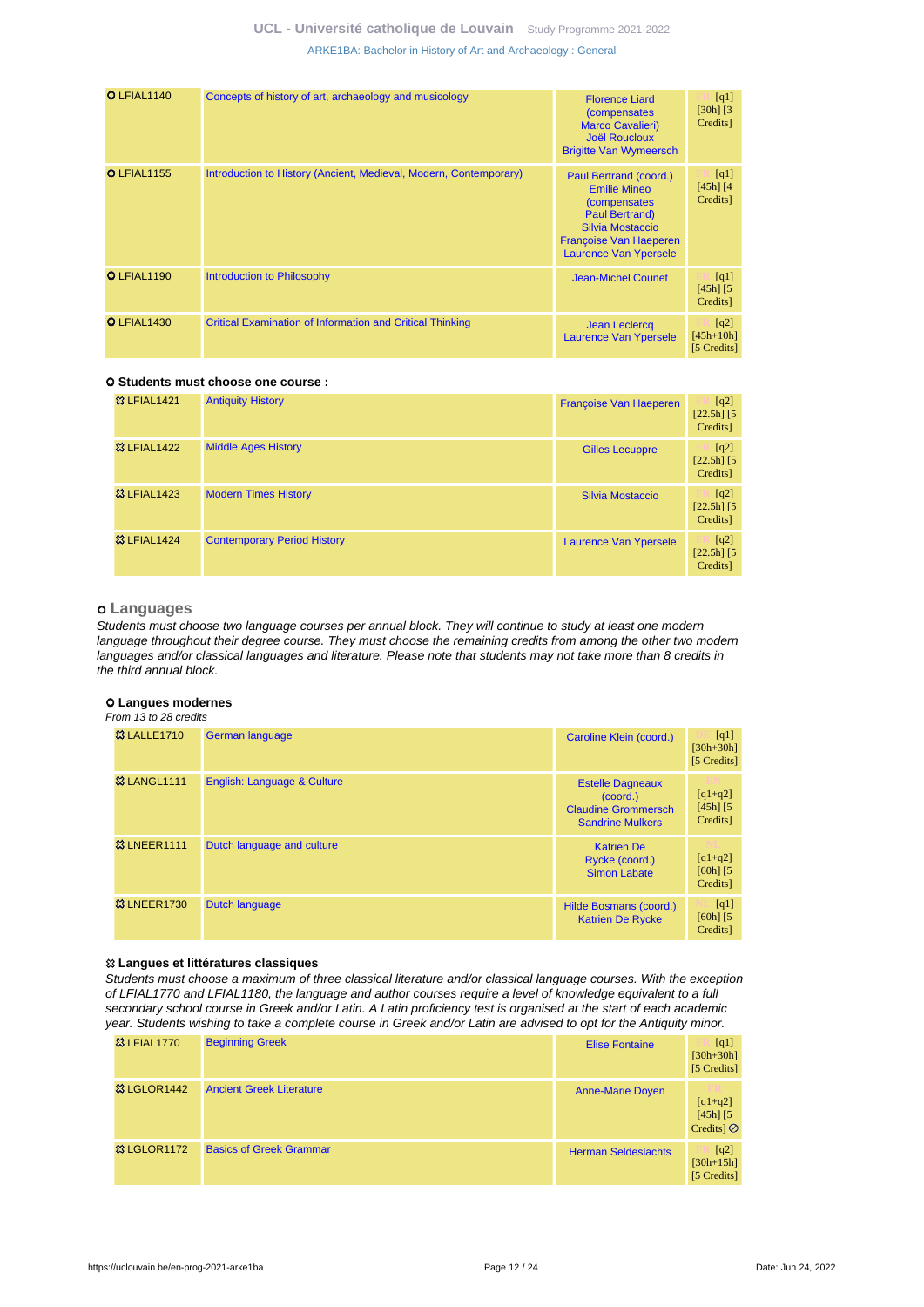| <b>惢 LGLOR1491</b>      | <b>Greek Authors: Poetry</b>        | <b>Anne-Marie Doyen</b>  | $[q1+q2]$<br>$[45h]$ $[5$<br>Credits $\odot$    |
|-------------------------|-------------------------------------|--------------------------|-------------------------------------------------|
| <b>&amp; LGLOR1492</b>  | <b>Greek Authors: Prose-Writing</b> | <b>Anne-Marie Doyen</b>  | $[q1+q2]$<br>$[45h]$ $[5]$<br>Credits] $\oplus$ |
| <b>&amp; LFIAL1180</b>  | <b>Begining Latin</b>               | <b>Grégory Clesse</b>    | [q1]<br>$[30h + 30h]$<br>[5 Credits]            |
| <b>&amp; LGLOR1431</b>  | <b>Latin Literature</b>             | <b>Pierre Assenmaker</b> | $[q1+q2]$<br>$[45h]$ $[5]$<br>Credits] $\oplus$ |
| <b>&amp; LGLOR1142</b>  | <b>Basics of Latin Grammar</b>      | <b>Marion Dapsens</b>    | [q2]<br>$[30h + 15h]$<br>[5 Credits]            |
| <b>&amp; LFIAL1181</b>  | <b>Auteurs latins</b>               | <b>Aaron Kachuck</b>     | [q1]<br>$[30h+15h]$<br>[5 Credits]              |
| <sup>8</sup> LGLOR1481  | <b>Latin Authors: Poetry</b>        | <b>Aaron Kachuck</b>     | $[q1+q2]$<br>$[45h]$ $[5]$<br>Credits] $\oplus$ |
| <b>&amp;3 LGLOR1482</b> | <b>Latin Authors: Prose-Writing</b> |                          | $[q1+q2]$<br>$[45h]$ $[5]$<br>Credits $\odot$   |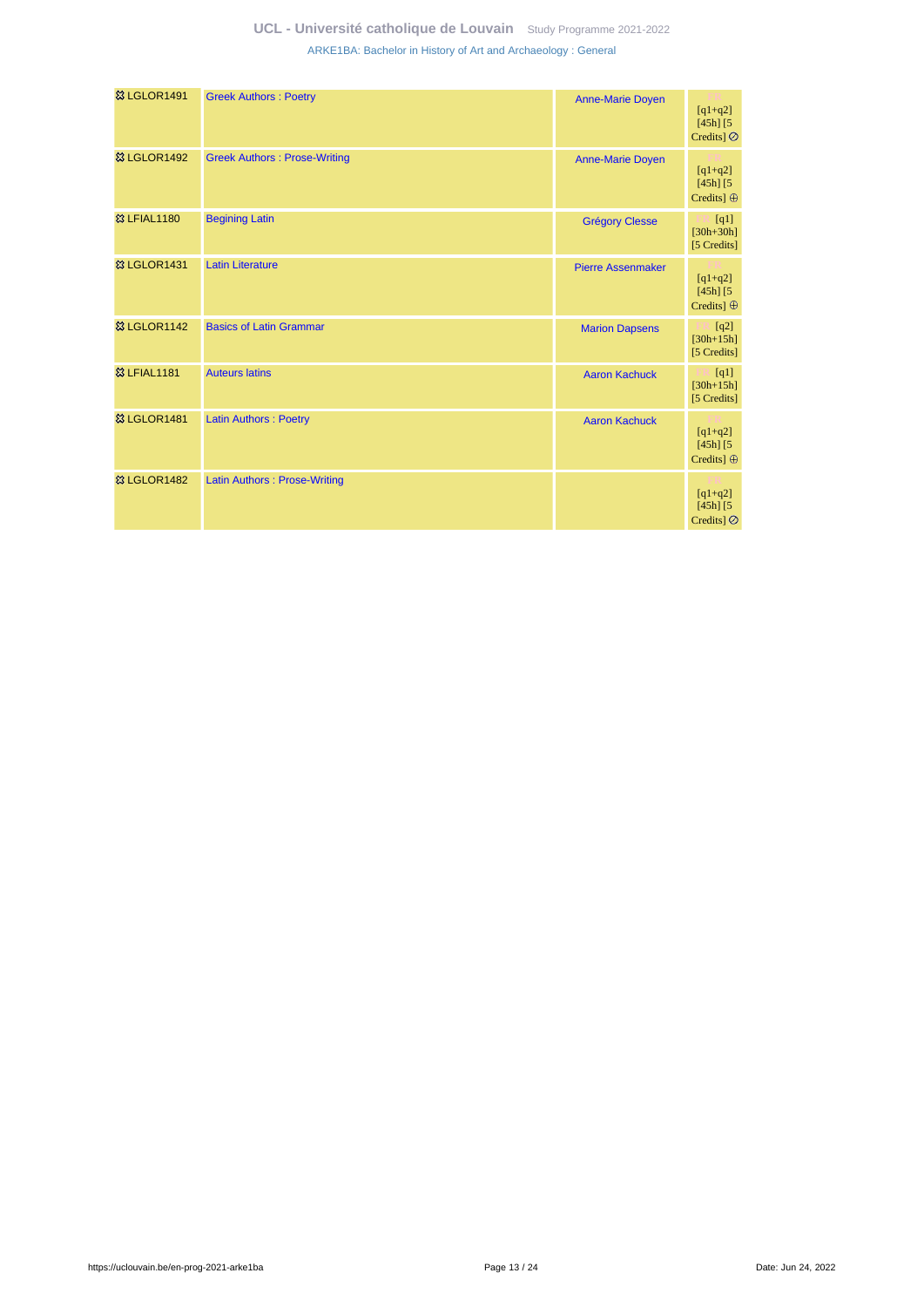# <span id="page-13-0"></span>**ARKE1BA - 2ND ANNUAL UNIT**

| <b>O</b> Mandatory                                                                       |
|------------------------------------------------------------------------------------------|
| <b>83 Optional</b>                                                                       |
| $\Delta$ Not offered in 2021-2022                                                        |
| ⊘ Not offered in 2021-2022 but offered the following year                                |
| $\oplus$ Offered in 2021-2022 but not the following year                                 |
| $\Delta \oplus$ Not offered in 2021-2022 or the following year                           |
| Activity with requisites                                                                 |
| Teaching language (FR, EN, ES, NL, DE, )                                                 |
| Click on the course title to see detailed informations (objectives, methods, evaluation) |

### **Major**

 $o$  Introduction to the discipline

The student will choose a stream in the first year of undergraduate study that he or she will follow throughout their studies.

| <sup>23</sup> Archaeology stream |                                                                                      |                                                |                                                        |
|----------------------------------|--------------------------------------------------------------------------------------|------------------------------------------------|--------------------------------------------------------|
| <b>O</b> LARKE1220               | Archaeology: scientific methods and practice II                                      | <b>Marco Cavalieri</b>                         | $[q1+q2]$<br>$[30h]$ $[5]$<br>Credits]                 |
| <b>O</b> LARKE1230               | Materials and Techniques of Antiquity, Archeometrics and Archaeology<br>of Buildings | <b>Jan Driessen</b><br><b>Laurent Verslype</b> | $\lceil q_1 \rceil$<br>$[30h]$ $[5]$<br>Credits]       |
| O LARKE1240                      | Exploration methods and excavation techniques (+internship)                          | <b>Laurent Versiype</b>                        | $\lceil q^2 \rceil$<br>$[30h]$ $[5]$<br><b>Credits</b> |

### **History of art stream**

| O LARKE1225        | Art history: scientific methods and practice II                                                   | <b>Philippe Bragard</b><br><b>Ralph Dekoninck</b> | m<br>$[q1+q2]$<br>$[30h]$ $[5]$                  |
|--------------------|---------------------------------------------------------------------------------------------------|---------------------------------------------------|--------------------------------------------------|
|                    |                                                                                                   |                                                   | Credits]                                         |
| <b>O</b> LARKE1235 | Materials and Techniques of the Visual Arts, Archeometrics and<br><b>Archaeology of Buildings</b> | <b>Philippe Bragard</b>                           | [q1]<br>$[30h]$ $[5]$<br>Credits]                |
| O LARKE1245        | Notions of Aesthetics and Art Philosophy                                                          | <b>Danielle Lories</b>                            | $\lceil q^2 \rceil$<br>$[22.5h]$ [5]<br>Credits] |

# **Arts and civilizations**

### Les cours bisannuels suivants seront obligatoirement suivis durant l'année académique où ils se donnent.

| <b>O</b> LARKE1552 | Arts and Civilisations: Greek and Roman Antiquity                     | <b>Marco Cavalieri</b><br><b>Jan Driessen</b> | [q2]<br>$[30h]$ [5]<br>Credits] $\oslash$                          |
|--------------------|-----------------------------------------------------------------------|-----------------------------------------------|--------------------------------------------------------------------|
| <b>O</b> LARKE1553 | Arts and civilisations: Egypt, Mesopotamia and the Near East          | <b>Benoît Lurson</b><br><b>Jan Tavernier</b>  | [q1]<br>$[30h]$ $[5]$<br>Credits] $\oplus$                         |
| O LARKE1554        | Arts and civilisations: architecture from the Renaissance to today    | <b>Philippe Bragard</b>                       | [q2]<br>$[30h]$ [5]<br>Credits $\odot$                             |
| <b>O</b> LARKE1555 | Arts and civilisations: Prehistory and Protohistory                   | <b>Nicolas Cauwe</b><br><b>Jan Driessen</b>   | $\lceil \cdot  q_1  \rceil$<br>$[30h]$ $[5]$<br>Credits] $\oslash$ |
| <b>O</b> LARKE1556 | Arts and civilisations: architecture of Antiquity and the Middle Ages | <b>Philippe Bragard</b>                       | $\Box$ [q2]<br>$[30h]$ [5]<br>Credits] $\oplus$                    |
| O LARKE1557        | Arts and civilisations: from the Baroque to Romanticism               | <b>Alexander Streitberger</b>                 | $\Box$ [q1]<br>$[30h]$ [5]<br>Credits] $\oplus$                    |
| <b>O</b> LARKE1559 | Arts and civilisations: from Impressionism to Contemporary Art        | <b>Alexander Streitberger</b>                 | [q2]<br>$[30h]$ [5]<br>Credits] $\oplus$                           |
| <b>O</b> LMUSI1511 | Arts and civilisations: music history                                 | <b>Brigitte Van Wymeersch</b>                 | [q1]<br>$[30h]$ [5]<br>Credits $\odot$                             |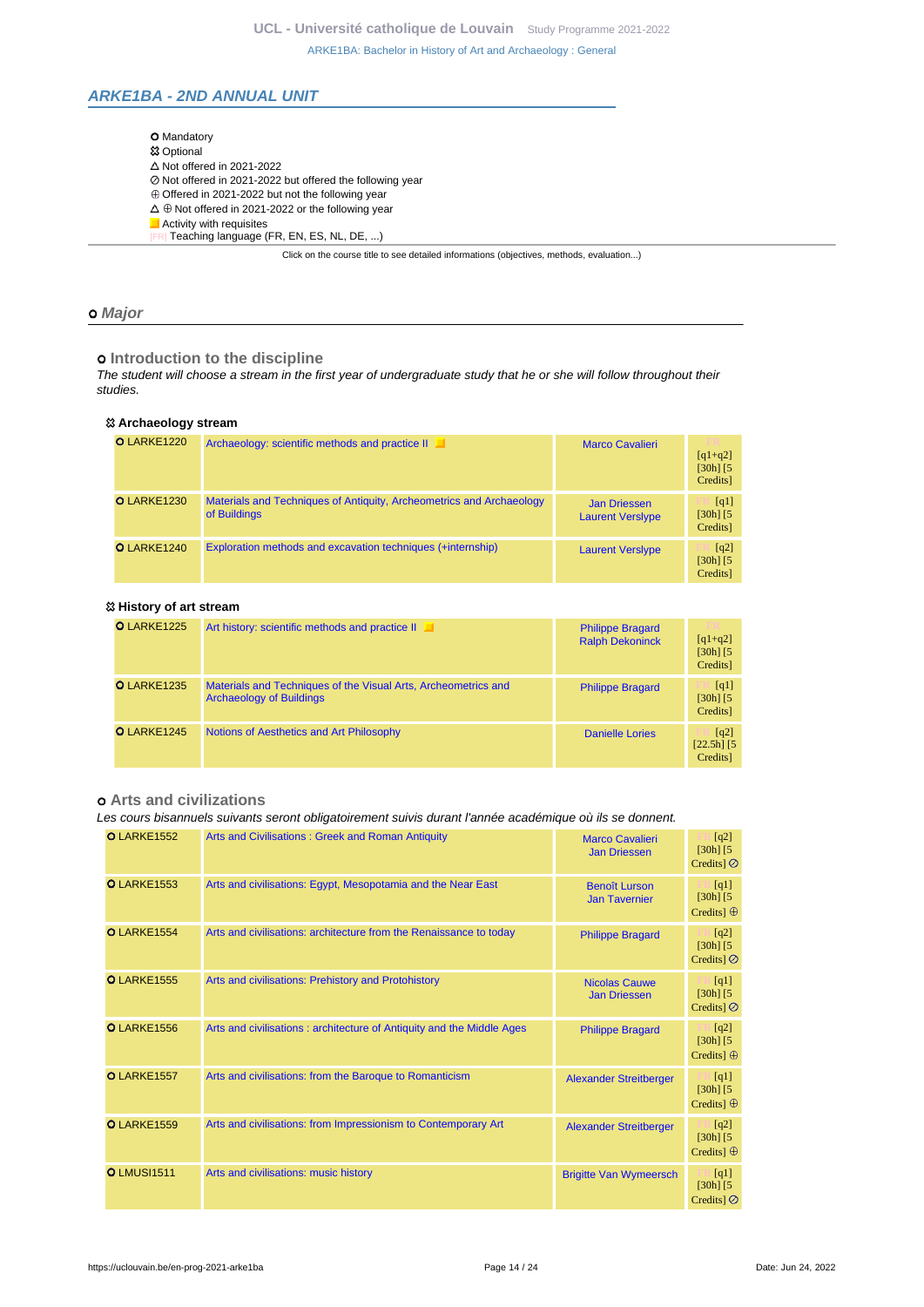#### **Languages**

Students must choose two language courses per annual block. They will continue to study at least one modern language throughout their degree course. They must choose the remaining credits from among the other two modern languages and/or classical languages and literature. Please note that students may not take more than 8 credits in the third annual block.

#### **Langues modernes**

#### From 13 to 28 credits

| <b>&amp;3 LALLE1710</b> | German language                                   | Caroline Klein (coord.)                                                                      | [q1]<br>$[30h + 30h]$<br>[5 Credits]   |
|-------------------------|---------------------------------------------------|----------------------------------------------------------------------------------------------|----------------------------------------|
| <b>83 LALLE1212</b>     | German - Intermediate level                       | Ann Rinder (coord.)                                                                          | $[q1+q2]$<br>$[60h]$ $[5$<br>Credits]  |
| <b>&amp; LANGL1111</b>  | English: Language & Culture                       | <b>Estelle Dagneaux</b><br>(coord.)<br><b>Claudine Grommersch</b><br><b>Sandrine Mulkers</b> | $[q1+q2]$<br>$[45h]$ $[5]$<br>Credits] |
| <b>&amp;3 LANGL1212</b> | English for Arts Students. An intermediate course | <b>Catherine Avery</b><br>Stéphanie Brabant<br>Jean-Luc<br>Delghust (coord.)                 | $[q1+q2]$<br>$[60h]$ $[5$<br>Credits]  |
| <b>&amp; LNEER1111</b>  | Dutch language and culture                        | <b>Katrien De</b><br>Rycke (coord.)<br><b>Simon Labate</b>                                   | $[q1+q2]$<br>$[60h]$ $[5$<br>Credits]  |
| <b>&amp; LNEER1730</b>  | Dutch language                                    | Hilde Bosmans (coord.)<br><b>Katrien De Rycke</b>                                            | [q1]<br>$[60h]$ $[5$<br>Credits]       |
| <b>&amp;3 LNEER1212</b> | Dutch for Arts Students - Intermediate level      | Hilde Bufkens (coord.)                                                                       | $[q1+q2]$<br>$[60h]$ $[5$<br>Credits]  |

### **Langues et littératures classiques**

Students must choose a maximum of three classical literature and/or classical language courses. With the exception of LFIAL1770 and LFIAL1180, the language and author courses require a level of knowledge equivalent to a full secondary school course in Greek and/or Latin. A Latin proficiency test is organised at the start of each academic year. Students wishing to take a complete course in Greek and/or Latin are advised to opt for the Antiquity minor.

| <b>&amp;3 LFIAL1770</b>  | <b>Beginning Greek</b>              | <b>Elise Fontaine</b>      | [q1]<br>$[30h + 30h]$<br>[5 Credits]             |
|--------------------------|-------------------------------------|----------------------------|--------------------------------------------------|
| <sup>33</sup> LGLOR1442  | <b>Ancient Greek Literature</b>     | <b>Anne-Marie Doyen</b>    | $[q1+q2]$<br>$[45h]$ $[5]$<br>Credits] $\oslash$ |
| <sup>3</sup> & LGLOR1172 | <b>Basics of Greek Grammar</b>      | <b>Herman Seldeslachts</b> | [q2]<br>$[30h + 15h]$<br>[5 Credits]             |
| <b>&amp; LGLOR1491</b>   | <b>Greek Authors: Poetry</b>        | <b>Anne-Marie Doyen</b>    | $[q1+q2]$<br>$[45h]$ $[5]$<br>Credits] $\oslash$ |
| <b>&amp;3 LGLOR1492</b>  | <b>Greek Authors: Prose-Writing</b> | <b>Anne-Marie Doyen</b>    | $[q1+q2]$<br>$[45h]$ $[5]$<br>Credits] $\oplus$  |
| <b>&amp;3 LFIAL1180</b>  | <b>Begining Latin</b>               | <b>Grégory Clesse</b>      | [q1]<br>$[30h + 30h]$<br>[5 Credits]             |
| <b>&amp;3 LGLOR1431</b>  | <b>Latin Literature</b>             | <b>Pierre Assenmaker</b>   | $[q1+q2]$<br>$[45h]$ $[5]$<br>Credits] $\oplus$  |
| <b>&amp; LGLOR1142</b>   | <b>Basics of Latin Grammar</b>      | <b>Marion Dapsens</b>      | [q2]<br>$[30h+15h]$<br>[5 Credits]               |
| <b>&amp;3 LFIAL1181</b>  | <b>Auteurs latins</b>               | <b>Aaron Kachuck</b>       | [q1]<br>m<br>$[30h + 15h]$<br>[5 Credits]        |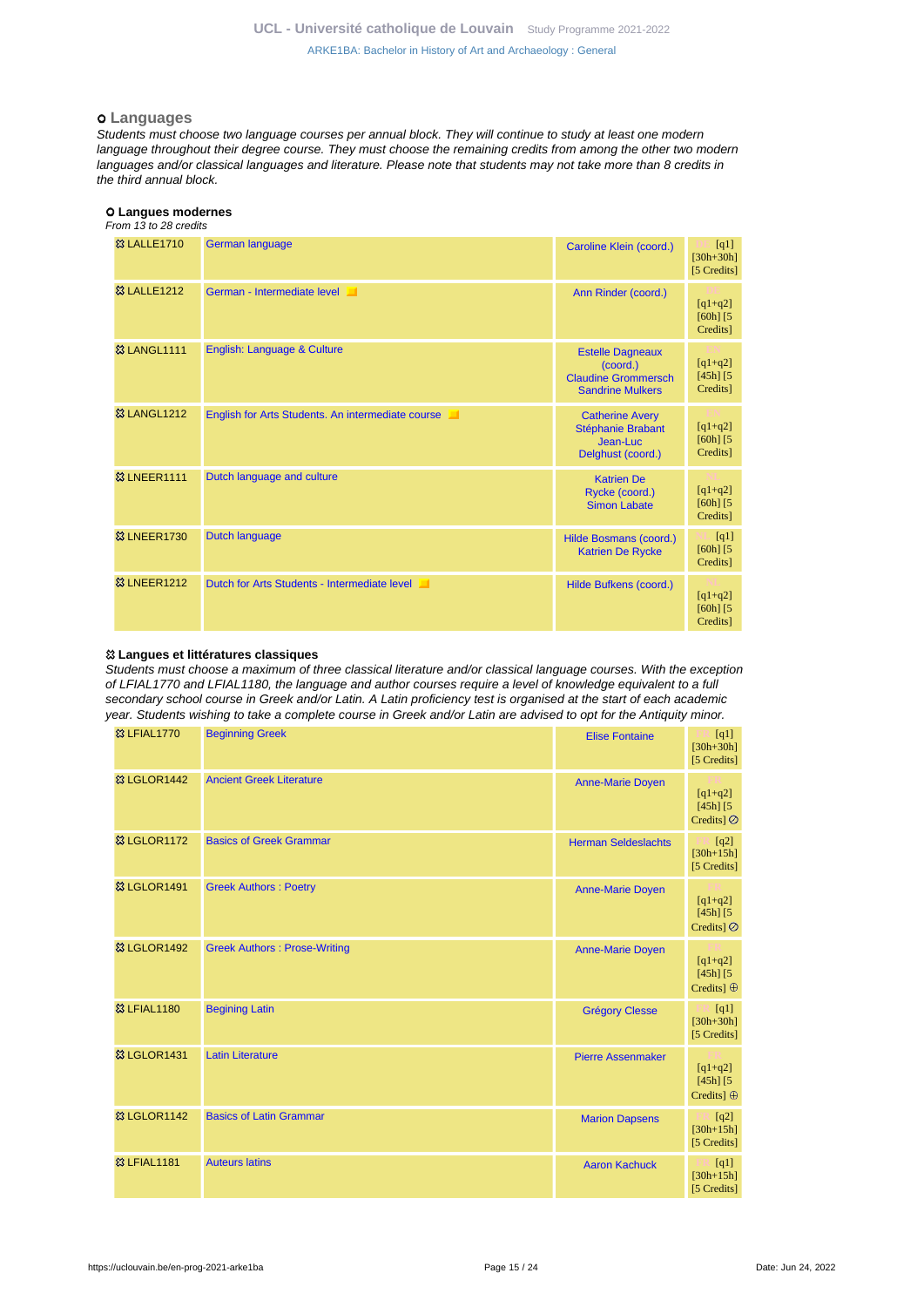| <b>&amp; LFIAL1280</b>  | Auteurs latins : prose       |                      | [q1]<br>$[30h]$ $[5]$<br>Credits] $\oslash$     |
|-------------------------|------------------------------|----------------------|-------------------------------------------------|
| <b>&amp;3 LFIAL1281</b> | Auteurs latins : poésie      | <b>Aaron Kachuck</b> | [q1]<br>$[30h]$ $[5]$<br>Credits] $\oplus$      |
| <b>&amp; LGLOR1481</b>  | <b>Latin Authors: Poetry</b> | <b>Aaron Kachuck</b> | $[q1+q2]$<br>$[45h]$ $[5]$<br>Credits] $\oplus$ |
| <b>&amp; LGLOR1482</b>  | Latin Authors: Prose-Writing |                      | $[q1+q2]$<br>$[45h]$ $[5]$<br>Credits $\odot$   |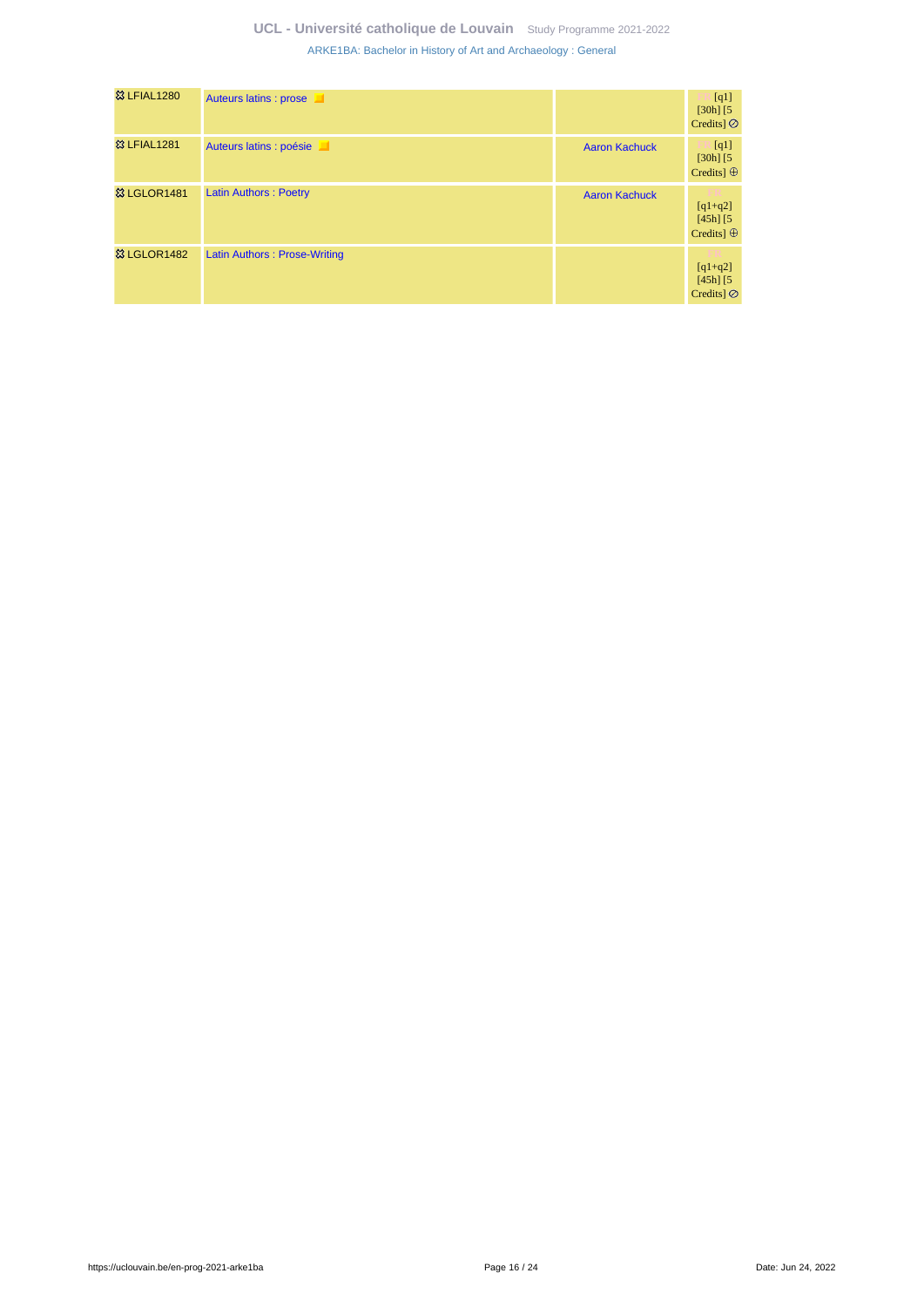# <span id="page-16-0"></span>**ARKE1BA - 3RD ANNUAL UNIT**

| <b>O</b> Mandatory                                                                       |
|------------------------------------------------------------------------------------------|
| <b>83 Optional</b>                                                                       |
| $\triangle$ Not offered in 2021-2022                                                     |
| ⊘ Not offered in 2021-2022 but offered the following year                                |
| $\oplus$ Offered in 2021-2022 but not the following year                                 |
| $\Delta \oplus$ Not offered in 2021-2022 or the following year                           |
| Activity with requisites                                                                 |
| Teaching language (FR, EN, ES, NL, DE, )                                                 |
| Click on the course title to see detailed informations (objectives, methods, evaluation) |

#### **Major**

 $o$  **Introduction to the discipline** 

The student will choose a stream in the first year of undergraduate study that he or she will follow throughout their studies.

| <sup>23</sup> Archaeology stream |                              |                                               |                                                 |  |  |
|----------------------------------|------------------------------|-----------------------------------------------|-------------------------------------------------|--|--|
| <b>O</b> LARKE1320               | Archaeology: on-site seminar | <b>Marco Cavalieri</b><br><b>Jan Driessen</b> | TR.<br>$[q1+q2]$<br>$[22.5h]$ $[5]$<br>Credits] |  |  |
|                                  |                              |                                               |                                                 |  |  |

### **History of art stream**

| O LARKE1325 | History of art: on-site seminar | <b>Philippe Bragard</b><br><b>Ralph Dekoninck</b><br><b>Alexander Streitberger</b> | TR.<br>$[q1+q2]$<br>$[30h]$ $[5]$<br>Credits |
|-------------|---------------------------------|------------------------------------------------------------------------------------|----------------------------------------------|
|-------------|---------------------------------|------------------------------------------------------------------------------------|----------------------------------------------|

### **Arts and civilizations**

Les cours bisannuels suivants seront obligatoirement suivis durant l'année académique où ils se donnent.

| <b>O</b> LARKE1552 | Arts and Civilisations: Greek and Roman Antiquity                     | <b>Marco Cavalieri</b><br><b>Jan Driessen</b> | [q2]<br>$[30h]$ $[5]$<br>Credits $\odot$                  |
|--------------------|-----------------------------------------------------------------------|-----------------------------------------------|-----------------------------------------------------------|
| <b>O</b> LARKE1553 | Arts and civilisations: Egypt, Mesopotamia and the Near East          | <b>Benoît Lurson</b><br><b>Jan Tavernier</b>  | $\lceil q_1 \rceil$<br>$[30h]$ $[5]$<br>Credits] $\oplus$ |
| O LARKE1554        | Arts and civilisations: architecture from the Renaissance to today    | <b>Philippe Bragard</b>                       | [q2]<br>$[30h]$ $[5]$<br>Credits $\odot$                  |
| <b>O</b> LARKE1555 | Arts and civilisations: Prehistory and Protohistory                   | <b>Nicolas Cauwe</b><br><b>Jan Driessen</b>   | [q1]<br>$[30h]$ $[5]$<br>Credits $\odot$                  |
| <b>O</b> LARKE1556 | Arts and civilisations: architecture of Antiquity and the Middle Ages | <b>Philippe Bragard</b>                       | [q2]<br>$[30h]$ $[5]$<br>Credits] $\oplus$                |
| O LARKE1557        | Arts and civilisations: from the Baroque to Romanticism               | <b>Alexander Streitberger</b>                 | [q1]<br>$[30h]$ $[5]$<br>Credits] $\oplus$                |
| <b>O</b> LARKE1559 | Arts and civilisations: from Impressionism to Contemporary Art        | <b>Alexander Streitberger</b>                 | [q2]<br>$[30h]$ $[5]$<br>Credits] $\oplus$                |
| <b>OLMUSI1511</b>  | Arts and civilisations: music history                                 | <b>Brigitte Van Wymeersch</b>                 | [q1]<br>$[30h]$ $[5]$<br>Credits $\odot$                  |

### **Accrediting extra-academic training and experience**

| <b>O</b> LARKE1351 | Fieldwork and internship (excavations, museums, laboratories,<br>fieldtrips) | Joël Roucloux (coord.)<br><b>Laurent Versiype</b><br>(coord.) | $\lceil a \rceil$ or<br>$q2$ ] [100h]<br>[5 Credits] |
|--------------------|------------------------------------------------------------------------------|---------------------------------------------------------------|------------------------------------------------------|
| <b>O</b> LARKE1352 | Individual projects: e-portfolio                                             |                                                               | $\lceil q1 \rceil \rceil$<br>[5 Credits]             |

### **General training**

Most of the general training courses in the first semester of the first year of the Bachelor's programme are common to all students in the Faculty of Philosophy, Arts and Letters.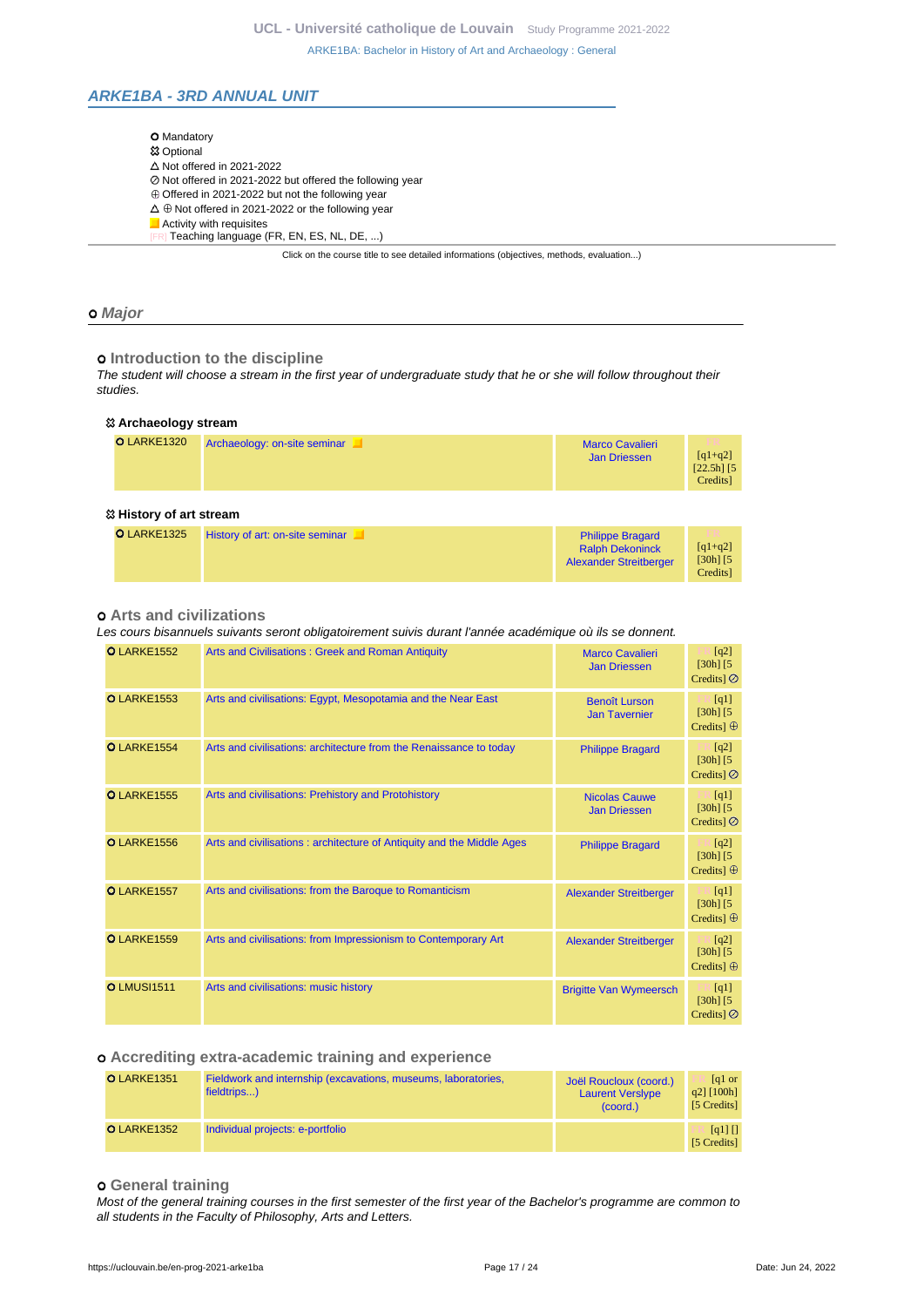#### **One course of Religious Sciences to choose among :**

| <b>&amp; LTECO1210</b> | Societies, cultures, religions : lectures bibliques Biblical Readings | Jean-Pierre<br><b>Sterck-Dequeldre</b><br>(compensates<br><b>Geert Van Oven)</b> | [q1]<br>$[15h]$ $[2]$<br>Credits] |
|------------------------|-----------------------------------------------------------------------|----------------------------------------------------------------------------------|-----------------------------------|
| <b>&amp; LTECO1220</b> | Societies-cultures-religions: Human Questions                         | <b>Serge Maucq</b>                                                               | [q1]<br>$[15h]$ $[2]$<br>Credits] |
| <b>&amp; LTECO1230</b> | Societies-cultures-religions: Ethical Questions                       | <b>Olivier Riaudel</b>                                                           | [q2]<br>$[15h]$ $[2]$<br>Credits] |

### **Languages**

Students must choose two language courses per annual block. They will continue to study at least one modern language throughout their degree course. They must choose the remaining credits from among the other two modern languages and/or classical languages and literature. Please note that students may not take more than 8 credits in the third annual block.

### **Langues modernes**

From 13 to 28 credits

| <sup>33</sup> LALLE1710 | German language                                                                                                                      | Caroline Klein (coord.)                                                                      | $\lceil q_1 \rceil$<br>$[30h + 30h]$<br>[5 Credits] |
|-------------------------|--------------------------------------------------------------------------------------------------------------------------------------|----------------------------------------------------------------------------------------------|-----------------------------------------------------|
| <b>83 LALLE1212</b>     | German - Intermediate level                                                                                                          | Ann Rinder (coord.)                                                                          | $[q1+q2]$<br>$[60h]$ $[5]$<br>Credits]              |
| <b>83 LALLE1313</b>     | German communication skills for students in Archaeology and History of<br>Art and History                                            | Ann Rinder (coord.)                                                                          | [q1]<br>$[30h]$ $[3]$<br>Credits]                   |
| <b>83 LALLE1315</b>     | German communication skills for students in Archaeology, Philosophy,<br>Oriental and Classics Studies and History of Art and History | Ann Rinder (coord.)                                                                          | $[q1+q2]$<br>$[30h]$ $[5]$<br>Credits]              |
| <b>&amp;3 LANGL1111</b> | English: Language & Culture                                                                                                          | <b>Estelle Dagneaux</b><br>(coord.)<br><b>Claudine Grommersch</b><br><b>Sandrine Mulkers</b> | $[q1+q2]$<br>$[45h]$ $[5]$<br>Credits]              |
| <b>&amp; LANGL1212</b>  | English for Arts Students. An intermediate course                                                                                    | <b>Catherine Avery</b><br>Stéphanie Brabant<br>Jean-Luc<br>Delghust (coord.)                 | $[q1+q2]$<br>$[60h]$ $[5]$<br>Credits]              |
| <b>&amp;3 LANGL1313</b> | Interactive English Communication                                                                                                    | Philippe Denis (coord.)                                                                      | $[q1+q2]$<br>$[30h]$ $[3]$<br>Credits]              |
| <b>&amp;3 LANGL1315</b> | Interactive communication seminar                                                                                                    | Philippe Denis (coord.)                                                                      | $[q1+q2]$<br>$[30h]$ $[5]$<br>Credits]              |
| <b>&amp; LNEER1111</b>  | Dutch language and culture                                                                                                           | <b>Katrien De</b><br>Rycke (coord.)<br><b>Simon Labate</b>                                   | $[q1+q2]$<br>$[60h]$ $[5]$<br>Credits]              |
| <b>&amp; LNEER1730</b>  | <b>Dutch language</b>                                                                                                                | Hilde Bosmans (coord.)<br><b>Katrien De Rycke</b>                                            | [q1]<br>$[60h]$ $[5]$<br>Credits]                   |
| <b>&amp; LNEER1212</b>  | Dutch for Arts Students - Intermediate level                                                                                         | Hilde Bufkens (coord.)                                                                       | $[q1+q2]$<br>$[60h]$ $[5]$<br>Credits]              |
| <b>&amp; LNEER1313</b>  | Dutch communication skills for students in Archaeology and History of<br>Art and History                                             | <b>Hilde Bufkens</b><br>(compensates Marie-<br>Laurence Lambrecht)                           | [q1]<br>$[30h]$ $[3]$<br>Credits]                   |
| <b>&amp; LNEER1315</b>  | Dutch communication skills for students in Archaeology and History of<br>Art and History                                             | <b>Hilde Bufkens</b><br>(compensates Marie-<br>Laurence Lambrecht)                           | $[q1+q2]$<br>$[30h]$ $[5]$<br>Credits]              |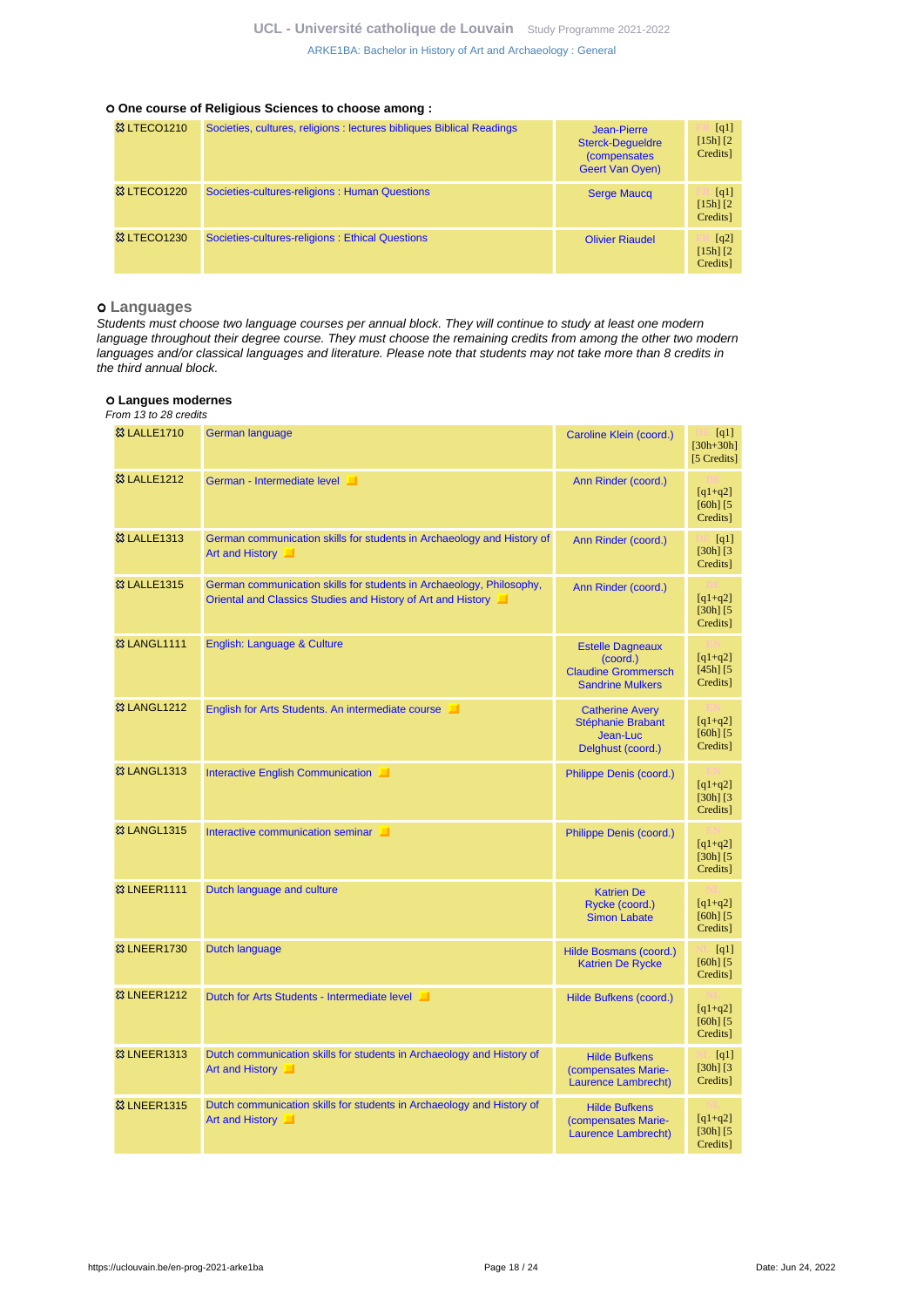#### **Langues et littératures classiques**

Students must choose a maximum of three classical literature and/or classical language courses. With the exception of LFIAL1770 and LFIAL1180, the language and author courses require a level of knowledge equivalent to a full secondary school course in Greek and/or Latin. A Latin proficiency test is organised at the start of each academic year. Students wishing to take a complete course in Greek and/or Latin are advised to opt for the Antiquity minor.

| <b>&amp; LFIAL1770</b>   | <b>Beginning Greek</b>              | <b>Elise Fontaine</b>      | [q1]<br>$[30h + 30h]$<br>[5 Credits]                     |
|--------------------------|-------------------------------------|----------------------------|----------------------------------------------------------|
| <b>&amp; LGLOR1442</b>   | <b>Ancient Greek Literature</b>     | <b>Anne-Marie Doyen</b>    | $[q1+q2]$<br>$[45h]$ $[5]$<br>Credits] Ø                 |
| <sup>3</sup> & LGLOR1172 | <b>Basics of Greek Grammar</b>      | <b>Herman Seldeslachts</b> | $\mathbb{F}$ [q2]<br>$[30h + 15h]$<br>[5 Credits]        |
| <sup>3</sup> & LGLOR1491 | <b>Greek Authors: Poetry</b>        | <b>Anne-Marie Doyen</b>    | $[q1+q2]$<br>$[45h]$ $[5]$<br>Credits] $\oslash$         |
| <sup>3</sup> LGLOR1492   | <b>Greek Authors: Prose-Writing</b> | <b>Anne-Marie Doyen</b>    | $[q1+q2]$<br>$[45h]$ $[5]$<br>Credits] $\oplus$          |
| <sup>33</sup> LFIAL1180  | <b>Begining Latin</b>               | <b>Grégory Clesse</b>      | $F = [q1]$<br>$[30h + 30h]$<br>[5 Credits]               |
| <b>83 LGLOR1431</b>      | <b>Latin Literature</b>             | <b>Pierre Assenmaker</b>   | $[q1+q2]$<br>$[45h]$ $[5]$<br>Credits] $\oplus$          |
| <b>惢 LGLOR1142</b>       | <b>Basics of Latin Grammar</b>      | <b>Marion Dapsens</b>      | $\Box$ [q2]<br>$[30h+15h]$<br>[5 Credits]                |
| <b>83 LFIAL1181</b>      | <b>Auteurs latins</b>               | <b>Aaron Kachuck</b>       | $\mathbb{H}$ [q1]<br>$[30h+15h]$<br>[5 Credits]          |
| <b>&amp; LFIAL1280</b>   | Auteurs latins : prose              |                            | $\mathbb{Z}$ [q1]<br>$[30h]$ $[5]$<br>Credits] $\oslash$ |
| <sup>33</sup> LFIAL1281  | Auteurs latins : poésie             | <b>Aaron Kachuck</b>       | $\Box$ [q1]<br>$[30h]$ $[5]$<br>Credits] $\oplus$        |
| <sup>3</sup> & LGLOR1481 | <b>Latin Authors: Poetry</b>        | <b>Aaron Kachuck</b>       | $[q1+q2]$<br>$[45h]$ $[5]$<br>Credits] $\oplus$          |
| <sup>33</sup> LGLOR1482  | <b>Latin Authors: Prose-Writing</b> |                            | $[q1+q2]$<br>$[45h]$ $[5]$<br>Credits] $\oslash$         |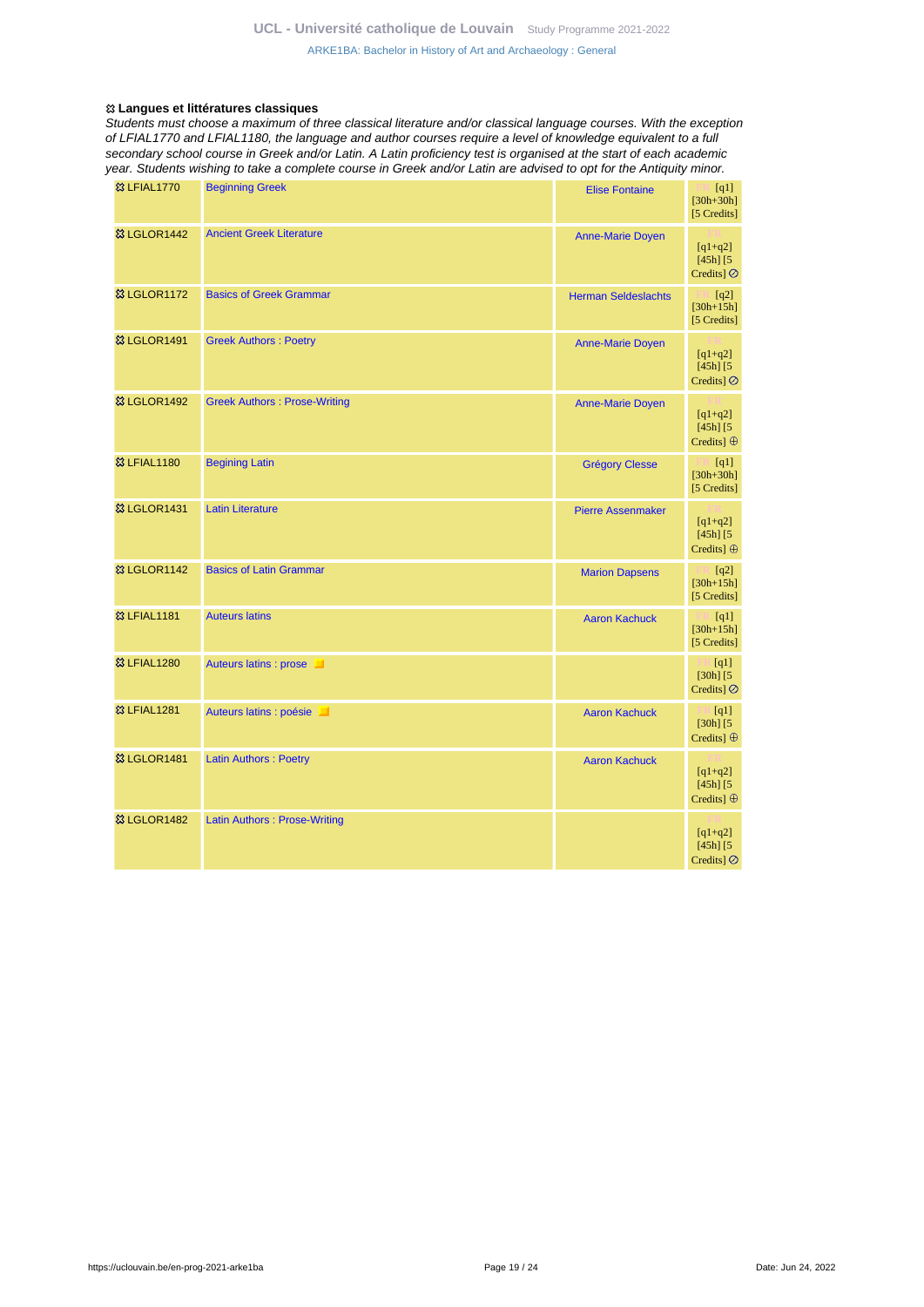# **ARKE1BA - Information**

# <span id="page-19-1"></span><span id="page-19-0"></span>**Access Requirements**

Decree of 7 November 2013 defining the landscape of higher education and the academic organization of studies. The admission requirements must be met prior to enrolment in the University.

**In the event of the divergence between the different linguistic versions of the present conditions, the French version shall prevail.**

**SUMMARY** 

- [General access requirements](#page-19-2)
- [Specific access requirements](#page-19-3)
- [Access based on validation of professional experience](#page-20-0)
- [Special requirements to access some programmes](#page-20-1)

# <span id="page-19-2"></span>**General access requirements**

Except as otherwise provided by other specific legal provisions, admission to undergraduate courses leading to the award of a Bachelor's degree will be granted to students with one of the following qualifications :

1. A Certificate of Upper Secondary Education issued during or after the 1993-1994 academic year by an establishment offering fulltime secondary education or an adult education centre in the French Community of Belgium and, as the case may be, approved if it was issued by an educational institution before 1 January 2008 or affixed with the seal of the French Community if it was issued after this date, or an equivalent certificate awarded by the Examination Board of the French Community during or after 1994;

2. A Certificate of Upper Secondary Education issued no later than the end of the 1992-1993 academic year, along with official documentation attesting to the student's ability to pursue higher education for students applying for a full-length undergraduate degree programme;

3. A diploma awarded by a higher education institution within the French Community that confers an academic degree issued under the above-mentioned Decree, or a diploma awarded by a university or institution dispensing full-time higher education in accordance with earlier legislation;

4. A higher education certificate or diploma awarded by an adult education centre;

5. A pass certificate for one of the [entrance examinations](https://uclouvain.be/fr/etudier/inscriptions/examens-admission.html) organized by higher education institutions or by an examination board of the French Community; this document gives admission to studies in the sectors, fields or programmes indicated therein;

6. A diploma, certificate of studies or other qualification similar to those mentioned above, issued by the Flemish Community of Belgium, the German Community of Belgium or the Royal Military Academy;

7. A diploma, certificate of studies or other qualification obtained abroad and deemed equivalent to the first four mentioned above by virtue of a law, decree, European directive or international convention;

Note:

Requests for equivalence must be submitted to the Equivalence department [\(Service des équivalences\)](http://www.equivalences.cfwb.be/) of the Ministry of Higher Education and Scientific Research of the French Community of Belgium in compliance with the official deadline.

The following two qualifications are automatically deemed equivalent to the Certificate of Upper Secondary Education (Certificat d'enseignement secondaire supérieur – CESS):

- European Baccalaureate issued by the Board of Governors of a European School,

- International Baccalaureate issued by the International Baccalaureate Office in Geneva.

8. Official documentation attesting to a student's ability to pursue higher education (diplôme d'aptitude à accéder à l'enseignement supérieur - DAES), issued by the Examination Board of the French Community.

# <span id="page-19-3"></span>**Specific access requirements**

- To be eligible to apply to a bachelor's programme, holder of a non-belgian degree who do not have Belgian student status must also:
	- have earned a secondary school degree within the last three years;
	- not already hold a bachelor's degree; and,
- Candidates, whatever their nationality, with a secondary school diploma from a country outside the European Union, must have obtained an average of 13/20 minimum or, failing that, have obtained this average, have passed one year of study in Belgium (for example special Maths / sciences).
- For any secondary school diploma **from a European Union country**, the admission request must contain the equivalence of your diploma or, at the very least, proof of the filing of the equivalence request with the Wallonia-Brussels Federation (French Community of Belgium). For any information relating to obtaining an equivalence, please refer to [the following site.](http://www.equivalences.cfwb.be/)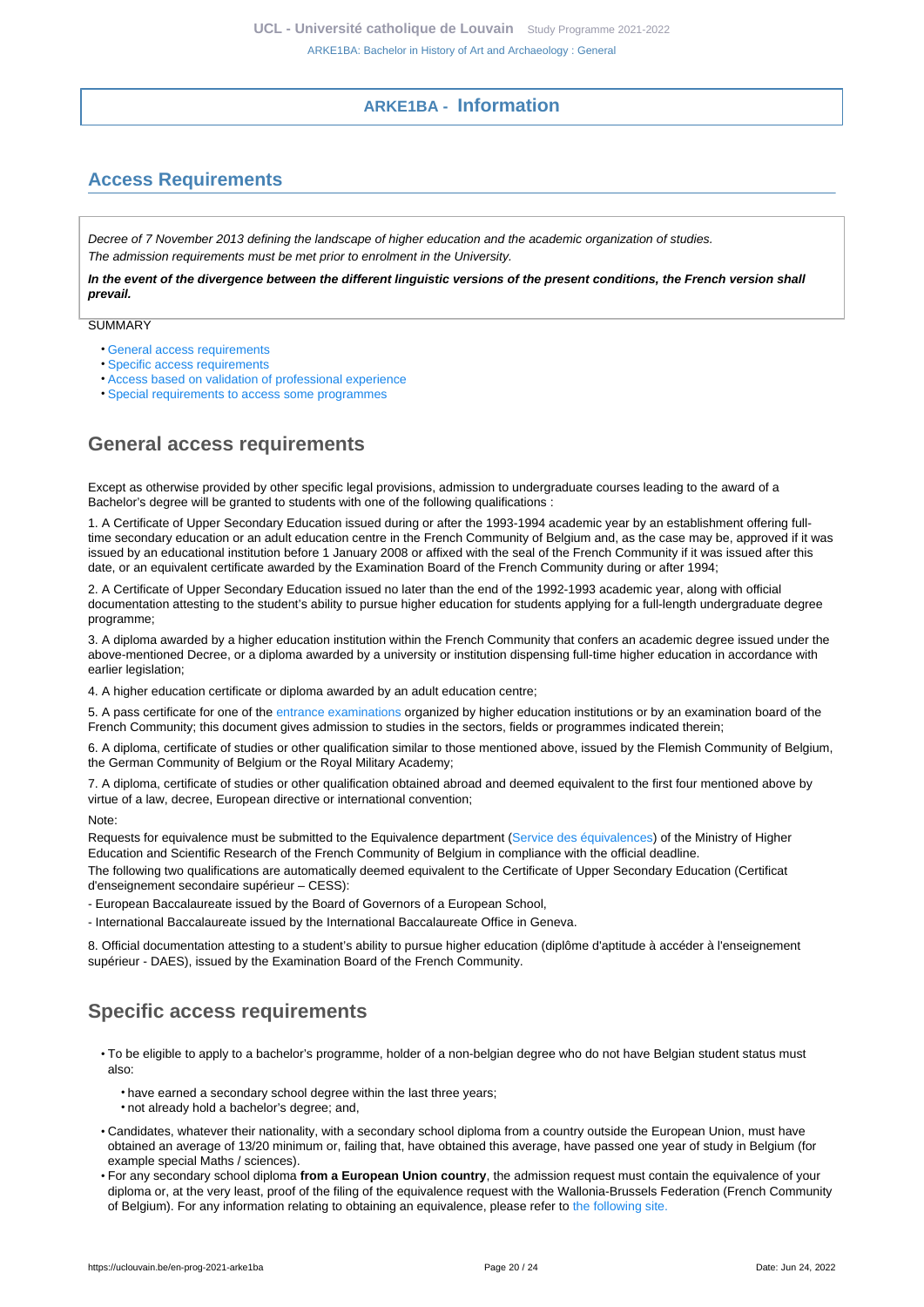[ARKE1BA: Bachelor in History of Art and Archaeology : General](https://uclouvain.be/en-prog-2021-arke1ba.html)

• Not to have obtained a secondary education diploma for more than 3 years maximum. Example: for an admission application for the academic year 2021-2022, you must have obtained your diploma during the academic years 2018-2019, 2019-2020 or 2020-2021. In the French Community of Belgium, the academic year runs from September 14 to September 13.I\_information/2021/commonbachelor/

# <span id="page-20-0"></span>**Access based on validation of professional experience**

Admission to undergraduate studies on the basis of accreditation of knowledge and skills obtained through professional or personal experience (Accreditation of Prior Experience)

Subject to the general requirements laid down by the authorities of the higher education institution, with the aim of admission to the undergraduate programme, the examination boards accredit the knowledge and skills that students have obtained through their professional or personal experience.

This experience must correspond to at least five years of documented activity, with years spent in higher education being partially taken into account: 60 credits are deemed equivalent to one year of experience, with a maximum of two years being counted. At the end of an assessment procedure organized by the authorities of the higher education institution, the Examination Board will decide whether a student has sufficient skills and knowledge to successfully pursue undergraduate studies.

After this assessment, the Examination Board will determine the additional courses and possible exemptions constituting the supplementary requirements for the student's admission.

# <span id="page-20-1"></span>**Special requirements to access some programmes**

- Admission to **undergraduate studies in engineering: civil engineering and architect** Pass certificate for the [special entrance examination for undergraduate studies in engineering: civil engineering and architect](https://uclouvain.be/fr/facultes/epl/examenadmission.html). Admission to these courses is always subject to students passing the special entrance examination. Contact the faculty office for the programme content and the examination arrangements.
- Admission to **undergraduate studies in veterinary medicine**  [Admission to undergraduate studies in veterinary medicine is governed by the Decree of 16 June 2006 regulating the number of](https://uclouvain.be/en/study/inscriptions/etudes-contingentees.html) [students in certain higher education undergraduate courses \(non-residents\)](https://uclouvain.be/en/study/inscriptions/etudes-contingentees.html).
- Admission to **undergraduate studies in physiotherapy and rehabilitation** [Admission to undergraduate studies in physiotherapy and rehabilitation is governed by the Decree of 16 June 2006 regulating the](https://uclouvain.be/en/study/inscriptions/etudes-contingentees.html) [number of students in certain higher education undergraduate courses \(non-residents\).](https://uclouvain.be/en/study/inscriptions/etudes-contingentees.html)
- Admission to **undergraduate studies in psychology and education: speech and language therapy** [Admission to undergraduate studies in psychology and education: speech and language therapy is governed by the Decree of 16](https://uclouvain.be/en/study/inscriptions/etudes-contingentees.html) [June 2006 regulating the number of students in certain higher education undergraduate courses \(non-residents\).](https://uclouvain.be/en/study/inscriptions/etudes-contingentees.html)
- Admission to **undergraduate studies in medicine and dental science** [Admission to undergraduate studies in medecine and dental science is governed by the Decree of 16 June 2006 regulating the](https://uclouvain.be/en/study/inscriptions/etudes-contingentees.html) [number of students in certain higher education undergraduate courses \(non-residents\).](https://uclouvain.be/en/study/inscriptions/etudes-contingentees.html)

Note: students wishing to enrol for a **Bachelor's degree in Medicine** or a **Bachelor's degree in dental science** must first sit [an](https://uclouvain.be/en/study/inscriptions/etudes-contingentees.html) [aptitude test \(fr\).](https://uclouvain.be/en/study/inscriptions/etudes-contingentees.html)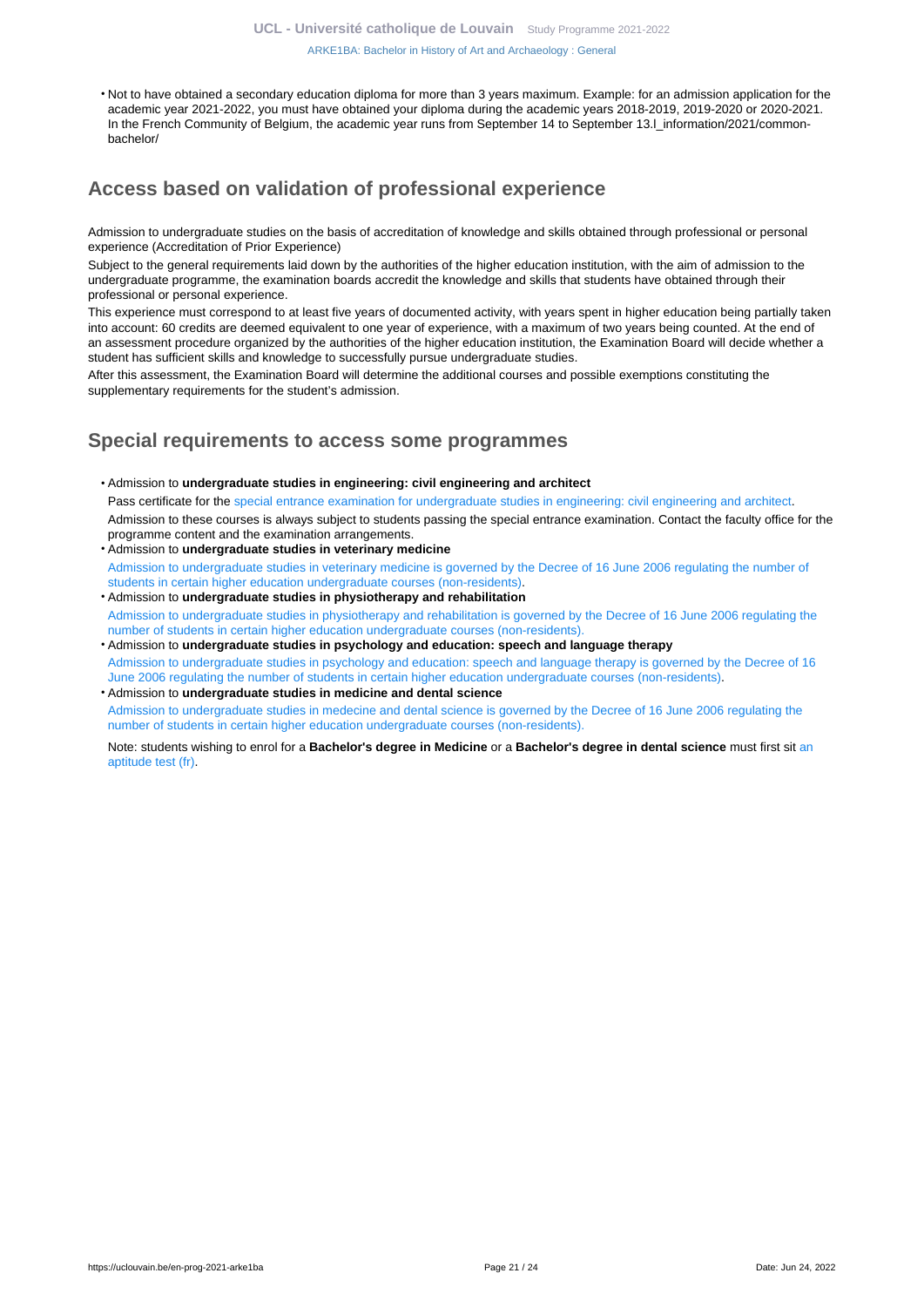# <span id="page-21-0"></span>**Teaching method**

The first year of the Bachelor programme in History of Art and Archaeology: General includes common Faculty courses and subject courses.

The common training includes general courses (History, Literature, Arts and Civilisations, Methods, Philosophy etc.) which are taught by teams of lecturers. They are accompanied by practical exercises and tutorial sessions which ensure that the different cross-curricular learning outcomes are integrated.

The subject courses are taught from the first term of the first cycle and form the main part of the teaching from the second term of the first year. During this year, tutorial sessions designed to help new students are led by students who are more experienced in the subject. A team of assistants also provides personal supervision for students as they progress.

Throughout the Bachelor in History of Art and Archaeology: General course, students will encounter varied teaching methods, adapted to the different learning aims: formal lectures, group work, individual work, seminars, e-portfolios, work placements and visits.

From the second term of the first year, the courses relating to the chosen subject (History of Art or Archaeology) are taught using different teaching tools, all of which are designed to promote active learning.

Students are encouraged to design their own personal project or e-portfolio throughout the Bachelor programme. With this is mind, they are invited to take part, at their own pace, in cultural events chosen from eight different kinds of activities: visits to museums, exhibitions, heritage locations, help and support for such visits, attendance at a lecture, a concert, a seminar or reading academic works. At the end of the first cycle, students will therefore have had the benefit of a series of individual experiences beyond the realms of academic teaching, the critical accounts of which are uploaded to the online UCL teaching and learning platform, Moodle. Each e-portfolio is individually assessed by a lecturer from the programme who gives students a regular feed-back on their progress. As far as students are concerned, they are encouraged to ask themselves questions about the knowledge and skills they are developing. At the end of the cycle, students are required to write a report in which they analyse and discuss their progress. This innovative teaching tool at UCL puts greater responsibility on students who need to ensure that they regularly take part in cultural events of their choosing, right from the first year of study.

The Bachelor in History of Art and Archaeology: General programme also includes work placements. Students are invited both to take part in a dig (one week) and to do a work placement relating to what they are doing in History of Art or Archaeology (two weeks). For these placements, students work in an institution (museum, cultural association, site of an archaeological dig in Belgium and abroad etc.) recognised by the lecturer in charge of the placement. This practical experience enables students to demonstrate a real commitment to their training.

Throughout the Bachelor programme, many academic visits and trips enable students to reinforce on the ground the knowledge they have acquired from the course. These trips are organised by the teaching team in relation to the subjects covered and in a progressive way.

Certain courses also make use of e-learning or online learning which involved the use of new multimedia technology and the internet to improve the quality of learning. These techniques allow, for example, distance collaboration, collective assessment of work and provide access to resources and services, such as the Image Service, through which students can access databases of high quality images and/or original ones and numerous teaching aids relating to the subjects covered, and can also scan documents, etc.

# <span id="page-21-1"></span>**Evaluation**

**The evaluation methods comply with the [regulations concerning studies and exams](https://uclouvain.be/fr/decouvrir/rgee.html). More detailed explanation of the modalities specific to each learning unit are available on their description sheets under the heading "Learning outcomes evaluation method".**

Depending on the nature of the course and the teaching methods, the evaluation will take different forms. Some courses will involve oral and/or written evaluations (held during one of the three exam sessions: January – June – August/September), whilst the evaluation of seminars will involve more substantial student participation as well as assessment of individual course work. Evaluation methods will be explained at the beginning of each course.

Those exams relating to courses on communication skills will evaluate the student's level, i.e. the practical use of the language in relevant situations.

To obtain a student's average, the grades awarded for each course unit are weighted by their respective credits

# <span id="page-21-2"></span>**Mobility and/or Internationalisation outlook**

Students pursuing a [Bachelor in History of Art and Archaeology : General](https://uclouvain.be/en-prog-2021-arke1ba) may, as of their last year of bachelor's studies, apply for a scholarship in order to undertake a study visit in one of the many universities with which the Programme Committee in History has concluded partnership agreements in Flanders, in Europe or outside the European Union.

**Study visits** and **internships** take place at Master's level. Typically, the mobility is organized either during the second term of the first year or during the first term of the second year.

The [list of recommended destinations](https://uclouvain.be/fr/facultes/fial/mobilite-internationale.html) is available on the Faculty's website.

Furthermore, under the agreement between UCLouvain and KU Leuven, courses may be taken from the KU Leuven programmes. To find out more: